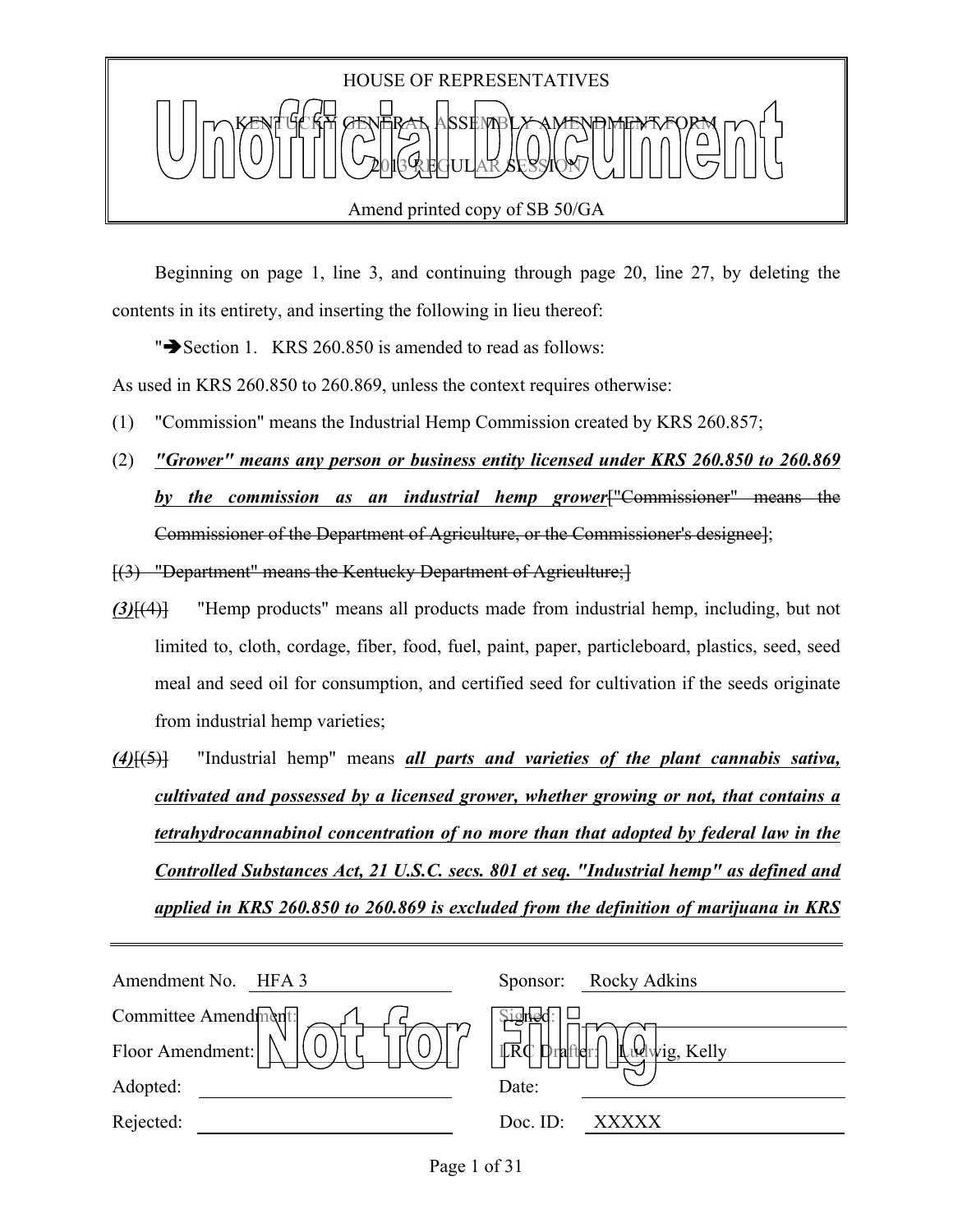

*218A.010*[all parts and varieties of the plant cannabis sativa, cultivated or possessed by a licensed grower, whether growing or not, that contain a tetrahydrocannabinol concentration of one percent (1%) or less by weight, except that the THC concentration limit of one percent (1%) may be exceeded for licensed industrial hemp seed research. Industrial hemp, as defined and applied for the purposes of KRS 260.850 to 260.869, shall be excluded from the definition of marijuana, as defined in KRS 218A.010];

# *(5) "Industrial hemp processor" means any person or business entity who uses industrial hemp for manufacturing into hemp products;*

- (6) "Seed research" means research conducted to develop or recreate better strains of industrial hemp, particularly for the purposes of seed production. In conducting this research, higher THC concentration varieties of industrial hemp may be grown to provide breeding strains to revitalize the production of a Kentucky strain of industrial hemp. However, in no case shall the THC levels exceed three percent (3%); and
- (7) "Tetrahydrocannabinol" or "THC" means the natural or synthetic equivalents of the substances contained in the plant, or in the resinous extractives of, cannabis, or any synthetic substances, compounds, salts, or derivatives of the plant or chemicals and their isomers with similar chemical structure and pharmacological activity.

Section 2. KRS 260.851 is amended to read as follows:

(1) The *Kentucky State Police*[department] shall promulgate administrative regulations, in accordance with the provisions of KRS Chapter 13A, to license research on industrial hemp and hemp products.

Section 3. KRS 260.853 is amended to read as follows:

(1) The *commission*[Department of Agriculture] shall promote the research and development of *industrial hemp and commercial* markets for Kentucky industrial hemp and hemp products*,*[ after the selection and establishment of the industrial hemp research program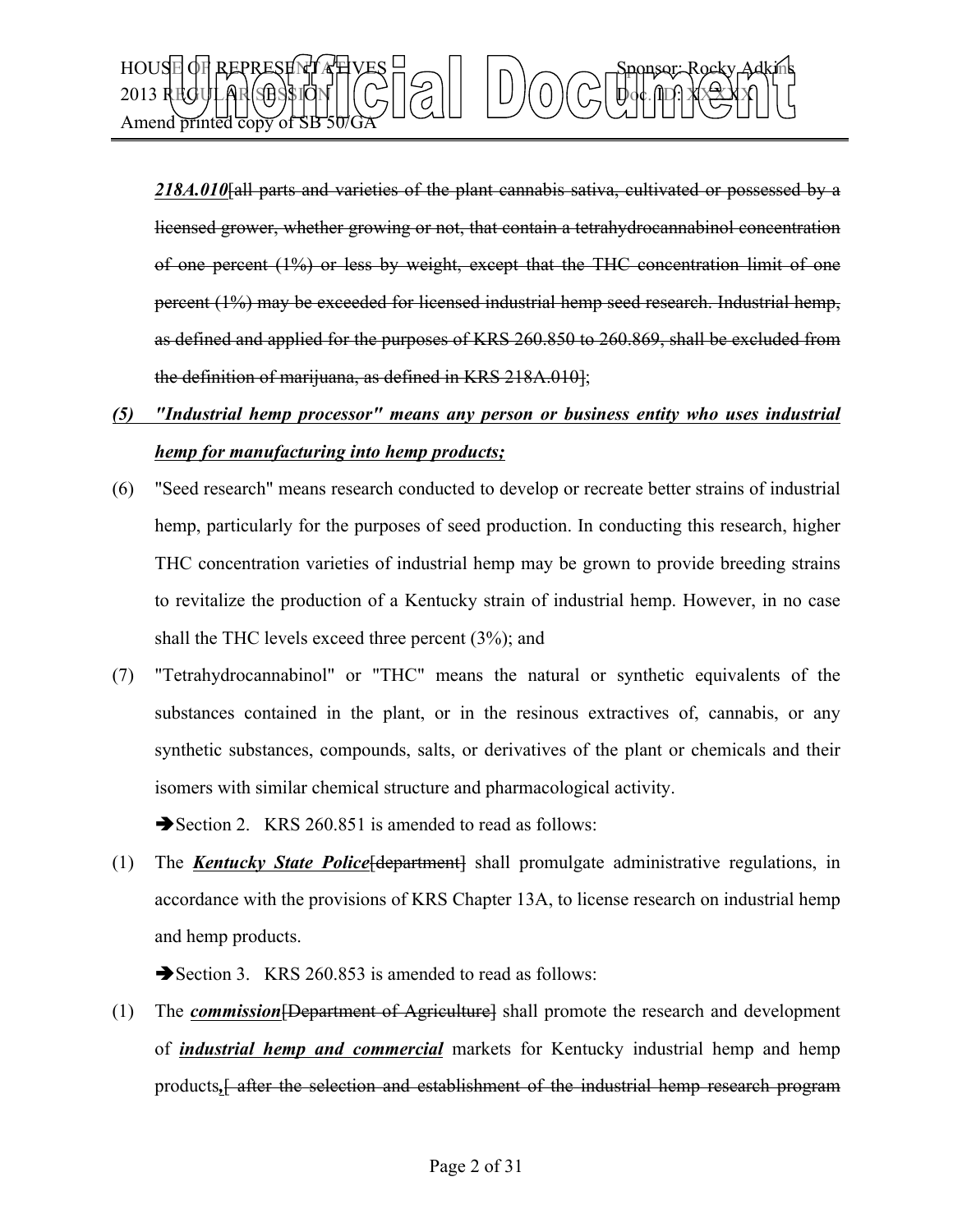

and the Industrial Hemp Commission, and provided that adequate funds are available for these purposes from the industrial hemp program fund. The *commission* [department] shall work cooperatively with selected Kentucky university or universities' agricultural research programs utilizing the expertise of the university or universities in the area of agricultural research.

- (2) *The commission shall establish a five (5) year industrial hemp research program through:*
	- *(a) The licensure of industrial hemp growers to participate in demonstration projects organized and managed by the Kentucky State Police and who shall be able to sell the industrial hemp to other persons for processing; and*
	- *(b) The registration of industrial hemp processors*[The Council on Postsecondary Education shall select a university or universities where the industrial hemp research program is to be established, after proposals are considered from all interested universities with agriculture departments in Kentucky].
- (3) The *commission*[selected institutions' industrial hemp research program]shall undertake research of industrial hemp production in the state. The *commission*[department] shall *seek to obtain* [assist the industrial hemp research program in obtaining] the necessary federal permits from the United States Drug Enforcement Agency or appropriate federal agency. In undertaking *demonstration projects under* the industrial hemp research program, the *commission shall:* [ university or universities are authorized to: ]
	- (a) *Obtain a license from the Kentucky State Police to participate in demonstration projects and* grow industrial hemp to conduct agronomy research and analysis of required soils, growing conditions, and harvest methods relating to the production of industrial hemp for commercial products, including but not limited to hemp seed, paper, clothing, and oils;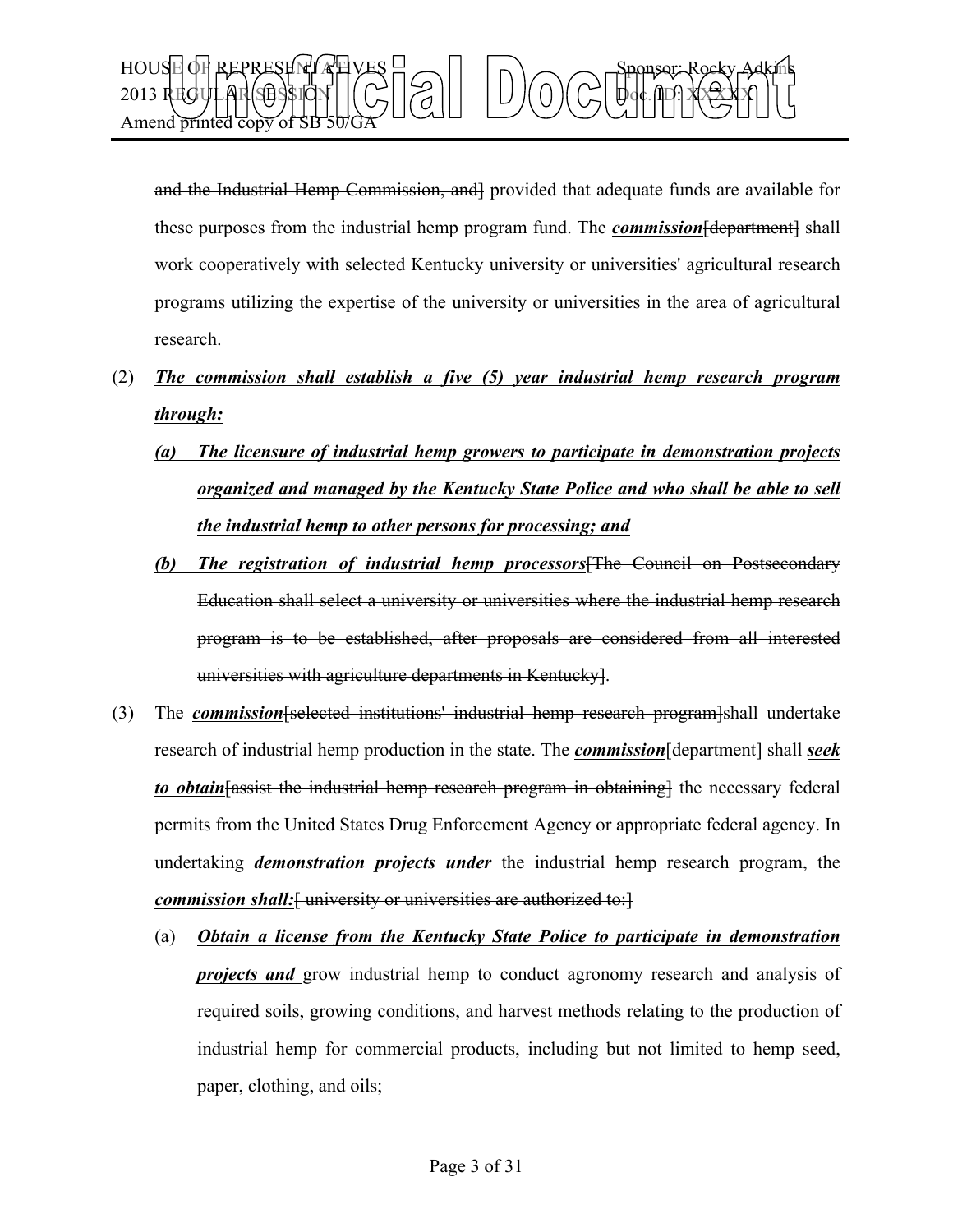- (b) *In accordance with this section, the commission shall* conduct seed research on various types of industrial hemp that are best suited to be grown in Kentucky, including but not limited to seed availability, creation of Kentucky hybrid types, inthe-ground variety trials and seed production;
- (c) Study the economic feasibility of developing an industrial hemp market in various types of industrial hemp that can be grown in the Commonwealth;
- (d) Report on the estimated value-added benefits, including environmental benefits, that Kentucky businesses would reap by having an industrial hemp market of Kentuckygrown industrial hemp varieties in the Commonwealth;
- (e) Study the agronomy research being conducted worldwide relating to industrial hemp varieties, production, and utilization;
- (f) Research and promote Kentucky industrial hemp and hemp seed on the world market that can be grown on farms in the Commonwealth; and
- (g) Study the feasibility of attracting private funding for the Kentucky industrial hemp research program.
- *(4) In addition to the agronomy research and analysis authorized in subsection (3) of this section, the commission shall coordinate with the University of Kentucky Center for Applied Energy Research regarding the use of industrial hemp in new energy technologies. The research shall include but not be limited to evaluation of the use of industrial hemp plants to produce biofuels, growth of industrial hemp on reclaimed mine sites, the use of hemp seed oil in the production of fuels, and an assessment of the production costs, environmental issues, and costs and benefits involved.*
- *(5)*[(4)] The authorization granted in *subsections*[subsection] *(2) and* (3) of this section shall not subject the industrial hemp research program<del>. Or the selected university or universities</del> where it is located to any criminal liability under the controlled substances laws of the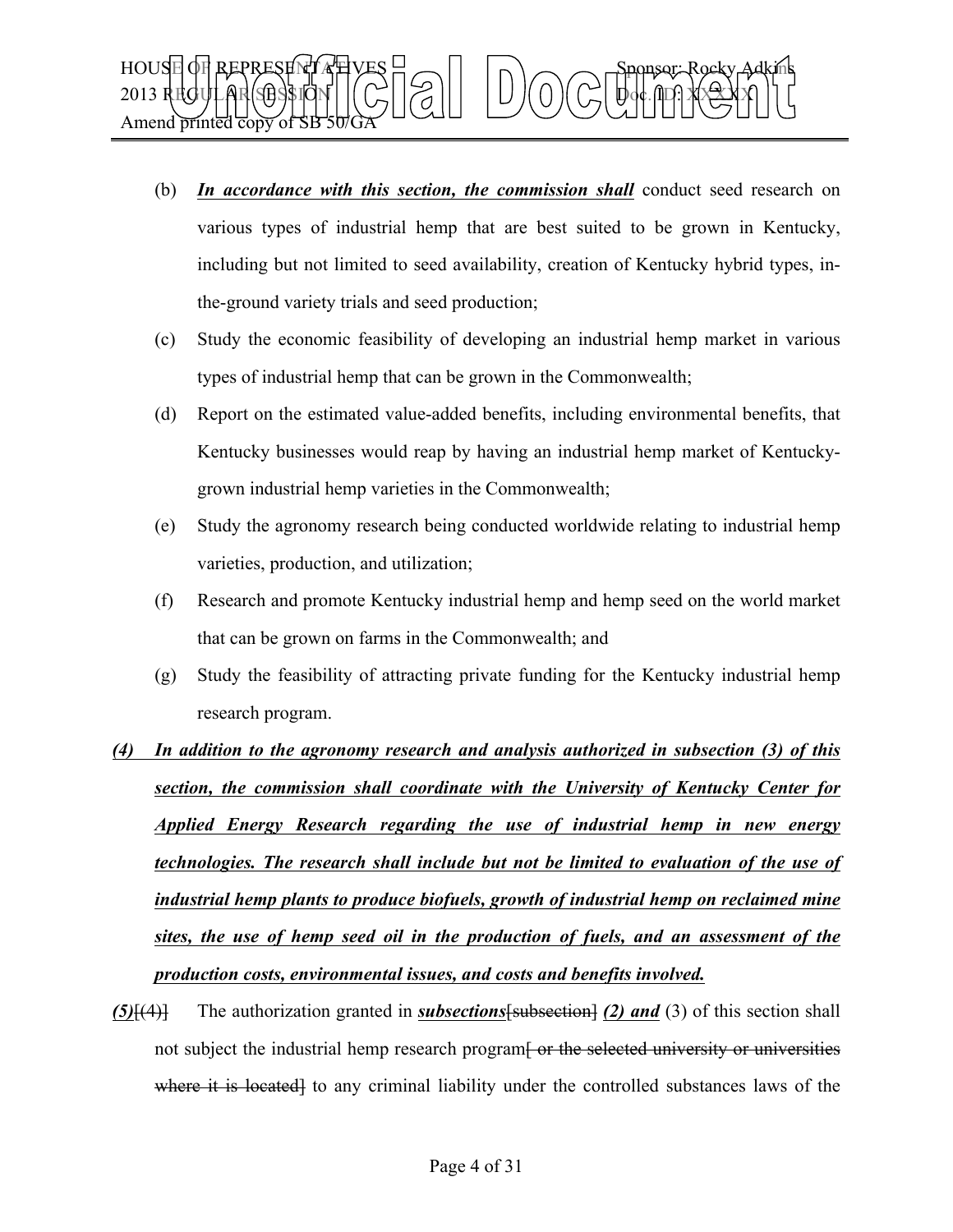

Commonwealth. This exemption from criminal liability is a limited exemption that shall be strictly construed and that shall not apply to any activities of the industrial hemp research program or the selected university or universities that are not expressly permitted in the authorization.

- *(6)*[(5)] The authorization granted in *subsections*[subsection] *(2) and subsection* (3) of this section shall not alter, amend, or repeal by implication any provision of the Kentucky Revised Statutes relating to controlled substances.
- *(7)*[(6)] The *Kentucky State Police shall establish a licensure program for industrial hemp growers to participate in demonstration projects and* [selected university or universities of the industrial hemp research program] shall notify the *commission*[headquarters of the Department of Kentucky State Police, the local barracks of the Department of Kentucky State Police], and all other local law enforcement agencies of the duration, size, and location of all industrial hemp plots.
- *(8)*[(7)] The *commission*[Commissioner and the university or universities] may cooperatively seek funds from both public and private sources to implement this section. The funds shall be deposited into the industrial hemp program fund.
- *(9)*[(8)] By *December 31, 2013,*[October 1, 2001,] and annually thereafter, the *commission*[university or universities] shall report on the status and progress of the industrial hemp research program authorized by this section to the *Governor and to the Legislative Research Commission*[Commissioner, the Industrial Hemp Commission, and the Interim Joint Committee on Agriculture, and the Interim Joint Committee on Natural Resources and Environment].

Section 4. KRS 260.857 is amended to read as follows:

*(1)* The Kentucky Industrial Hemp Commission is created and is attached to the *University of Kentucky Agricultural Experiment Station*[Department of Agriculture] for administrative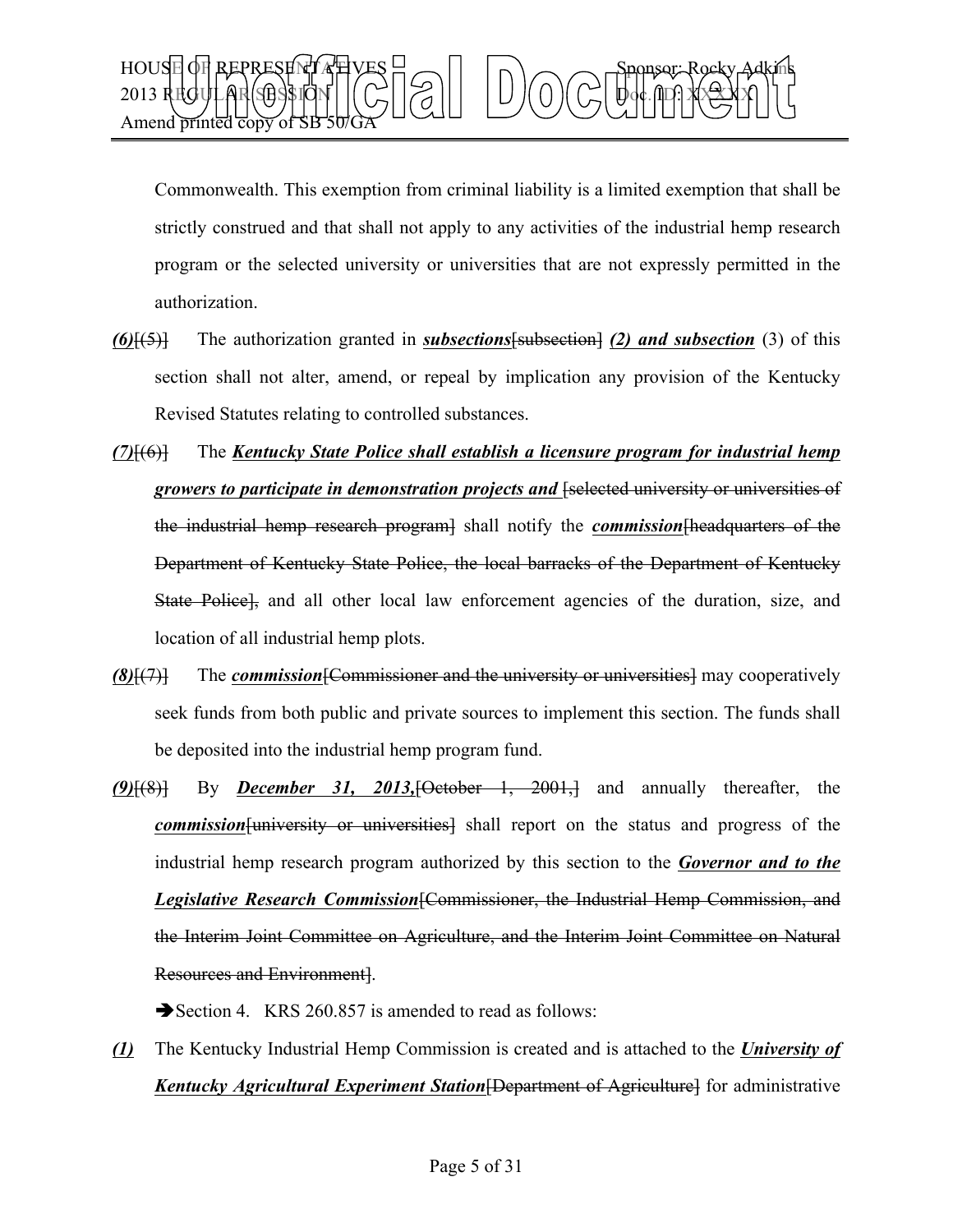

purposes. The membership of the commission shall consist of *the following*[seventeen  $(17)$ ] members as follows  $\cdot$ :

- *(a)*[(1)] The Speaker of the House of Representatives or the Speaker's designee;
- *(b)*[(2)] The President of the Senate or the President's designee;
- *(c)*[(3)] The chair of the Senate Agriculture Committee;
- *(d)*[(4)] The chair of the House Agriculture and Small Business Committee;
- *(e)*[(5)] The Commissioner of the Department of Agriculture or the Commissioner's designee;
- *(f)*[(6)] The commissioner of the Department of Kentucky State Police or the commissioner's designee;
- *(g)*[(7)] The executive director of the Governor's Office of Agricultural Policy or the executive director's designee;
- *(h)*[(8)] *The dean of the University of Kentucky College of Agriculture or the dean's designee*[The chairs of the agriculture departments at the Kentucky university or universities where the industrial hemp research program is to be established];
- *(i)*[(9)] *One (1) member representing Eastern Kentucky University, Kentucky State University, University of Louisville, Morehead State University, Murray State University, Northern Kentucky University, or Western Kentucky University. These institutions shall be represented on the commission in rotation. Each institution choosing to participate shall be represented for two (2) years and then replaced by another of the institutions choosing to participate, in an order determined by the chair. No institution shall be returned to representation on the commission until each of the other institutions choosing to participate has been represented;*
- *(j)* The president of the Kentucky Hemp Growers Cooperative Association;

*(k)*[(10)] The president of the Kentucky Sheriffs' Association *or the association*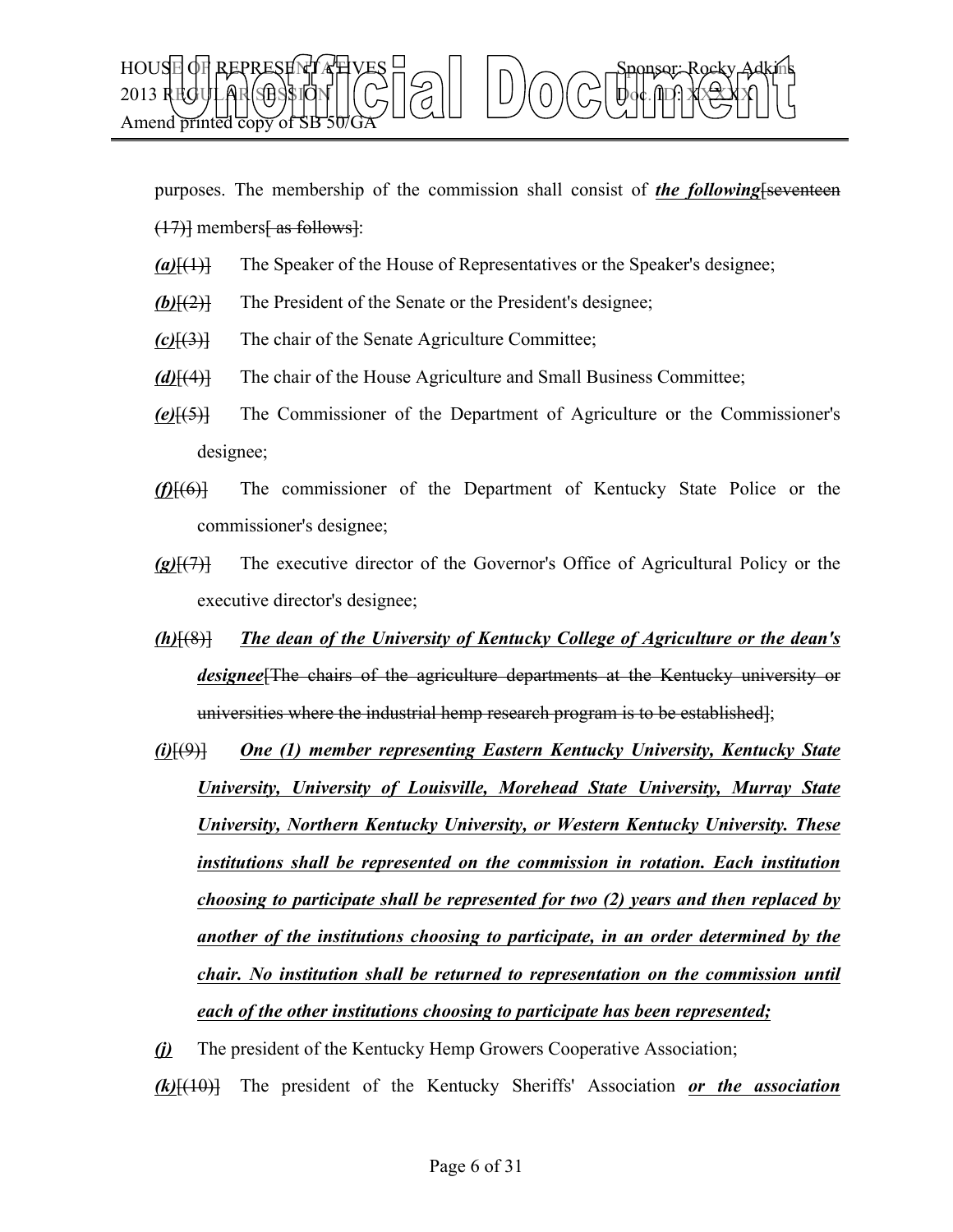

## *president's designee*;

- *(l)*[(11)] The president of the Kentucky Association of Chiefs of Police *or the association president's designee*;  $\left\{ \text{ and }\right\}$
- $(m)$ [ $(12)$ ] Six (6) members, three (3) appointed by the Speaker of the House and three (3) by the President of the Senate<del>, representing the following interests:</del>
- (a) Kentucky farmers with an interest in growing industrial hemp;
- (b) Retailers of industrial hemp products;
- (c) Wholesalers of industrial hemp products; and
- (d) Manufacturers of industrial hemp products.]*;and*
- *(n) Two (2) at-large members on a recommendation of the chairs and approved by a majority of the members of the commission.*
- *(2) The commission shall be co-chaired by the dean of the University of Kentucky College of Agriculture or the dean's designee and the commissioner of the Department of Kentucky State Police or the commissioner's designee.*
- *(3) A majority of the members of the commission shall constitute a quorum.* Section 5. KRS 260.861 is amended to read as follows:
- (1) The commission shall meet quarterly and may meet more often upon the call of the *cochairs* [chair] or by a majority of the members.
- (2) The commission shall be appointed and conduct the first meeting by July 1, 2001.
- (3) Except as provided in KRS 18A.200, members of the commission shall receive actual traveling expenses while attending meetings of the commission.
- (4) Staff services for the commission shall be provided by the *University of Kentucky Agricultural Experiment Station*[Department of Agriculture].
- *(5) Administrative expenses shall be paid from the industrial hemp program fund established in Section 7 of this Act.*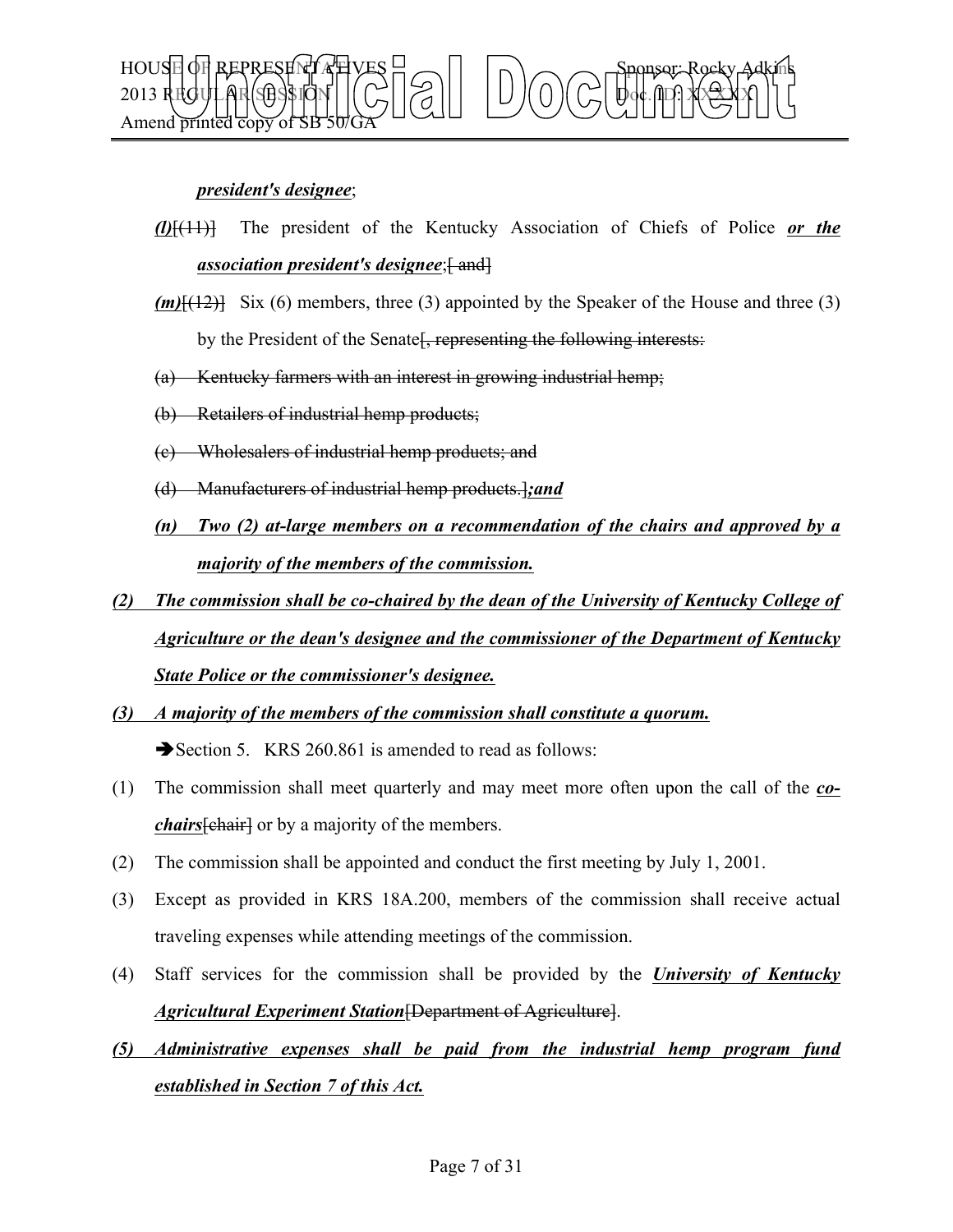

Section 6. KRS 260.863 is amended to read as follows:

- $(1)$  *In addition to the report required in Section 3 of this Act*, the commission shall  $\frac{1}{1}$ recommendations on industrial hemp legislation by December 15, 2001, and annually thereafter shall leport on the recommendations lto the Governorf, the Interim Joint Committee on Agriculture, the Interim Joint Committee on Natural Resources and Environment, and to the Legislative Research Commission with respect to industrial hemp policies and practices that will result in the proper legal growing, management, use, and marketing of the state's potential industrial hemp industry. These policies and practices shall, at a minimum, address the following:
	- (a) Federal laws and regulatory constraints;
	- (b) The economic and financial feasibility of an industrial hemp market in Kentucky;
	- (c) Kentucky businesses that utilize industrial hemp;
	- (d) Examination of research on industrial hemp production and utilization;
	- (e) The potential for globally marketing Kentucky industrial hemp;
	- (f) Feasibility study of private funding for the Kentucky industrial hemp research program;
	- (g) Law enforcement concerns;
	- (h) Statutory and regulatory schemes for growing of industrial hemp by private producers; and
	- (i) Technical support and education about industrial hemp.
- (2) The commission shall also continue to monitor the research and development of industrial hemp in the United States and the Kentucky industrial hemp research program.

Section 7. KRS 260.869 is amended to read as follows:

*(1)* There is established and created in the State Treasury a *trust and agency* fund entitled the *"industrial hemp program fund*"[Industrial Hemp Program Fund"] to *be administered by*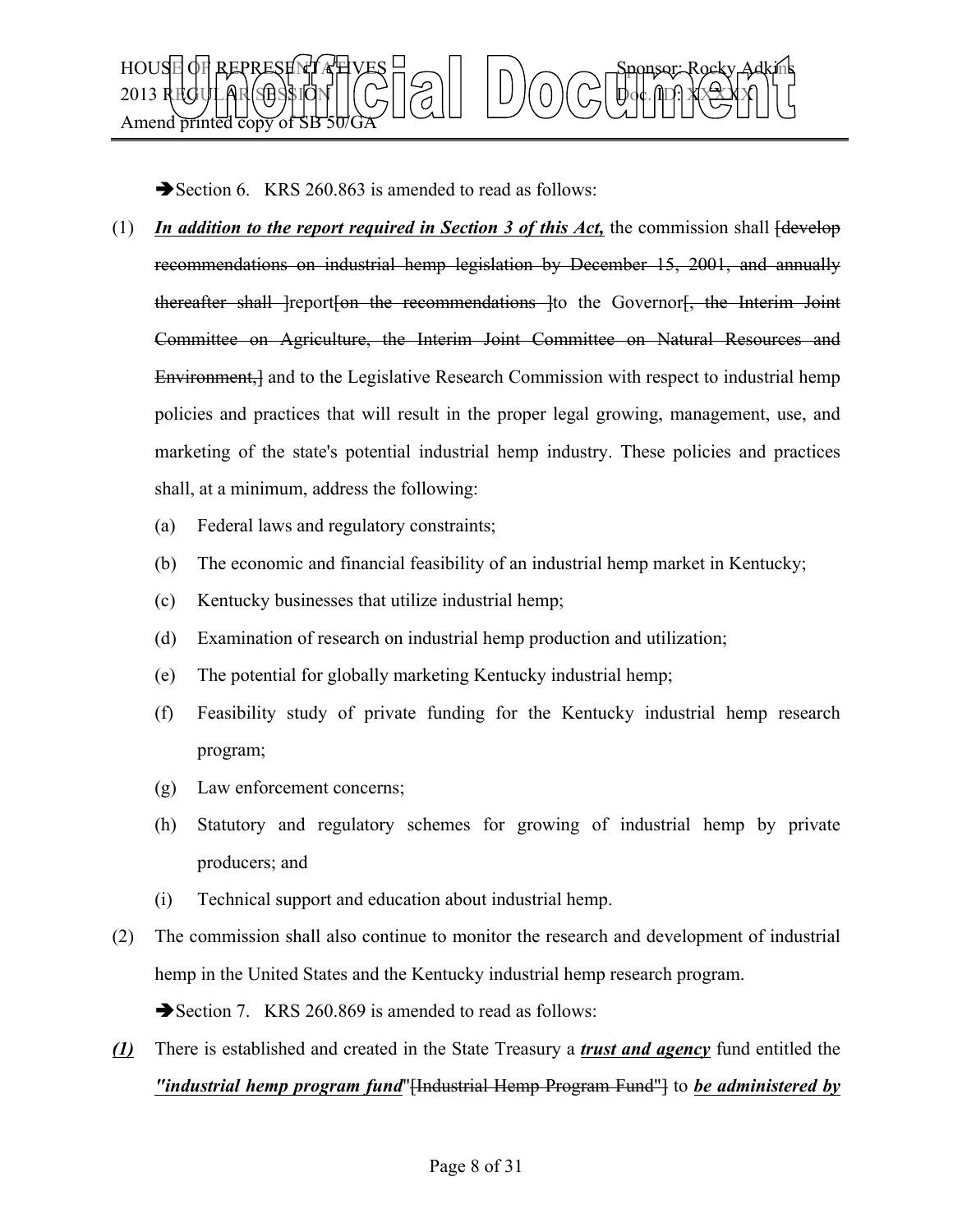

*the commission to* provide funds to offset the costs of the industrial hemp program, the [Kentucky Industrial Hemp ]commission*, and expenses incurred by the Kentucky State Police in relation to the industrial hemp program*.

- *(2)* The fund may receive state appropriations, gifts, grants, federal funds, and any other funds both public and private. Money deposited in the fund *is hereby appropriated for purposes set out in this section*[shall be disbursed by the State Treasurer upon the warrant of the Commissioner of Agriculture or the Commissioner's representative].
- *(3) Notwithstanding KRS 45.229,* any unallocated or unencumbered balances in the fund shall be invested as provided in KRS 42.500(9), and any *interest or other* income earned from the investments*,* along with the unallotted or unencumbered balances in the fund*,* shall not lapse *but shall be carried forward for purposes of the fund*<sub>, and shall be deemed a trust</sub> and agency account and made available solely for the purposes and benefits of the industrial hemp program].

SECTION 8. A NEW SECTION OF KRS 260.850 TO 260.869 IS CREATED TO READ AS FOLLOWS:

- *(1) The Kentucky State Police shall establish conditions and procedures for the licensing of industrial hemp growers.*
- *(2) Any person seeking to grow industrial hemp shall apply to the Kentucky State Police for a license on a form provided by the Kentucky State Police. The application shall include: (a) The name and mailing address of the grower;*
	- *(b) The legal description and global positioning coordinates sufficient for locating the production fields to be used to grow industrial hemp. A license shall authorize industrial hemp propagation only on the land areas specified in the license; and*
	- *(c) Submittal to the Kentucky State Police on the license application of a written consent granting a state or national criminal history check and a signed statement*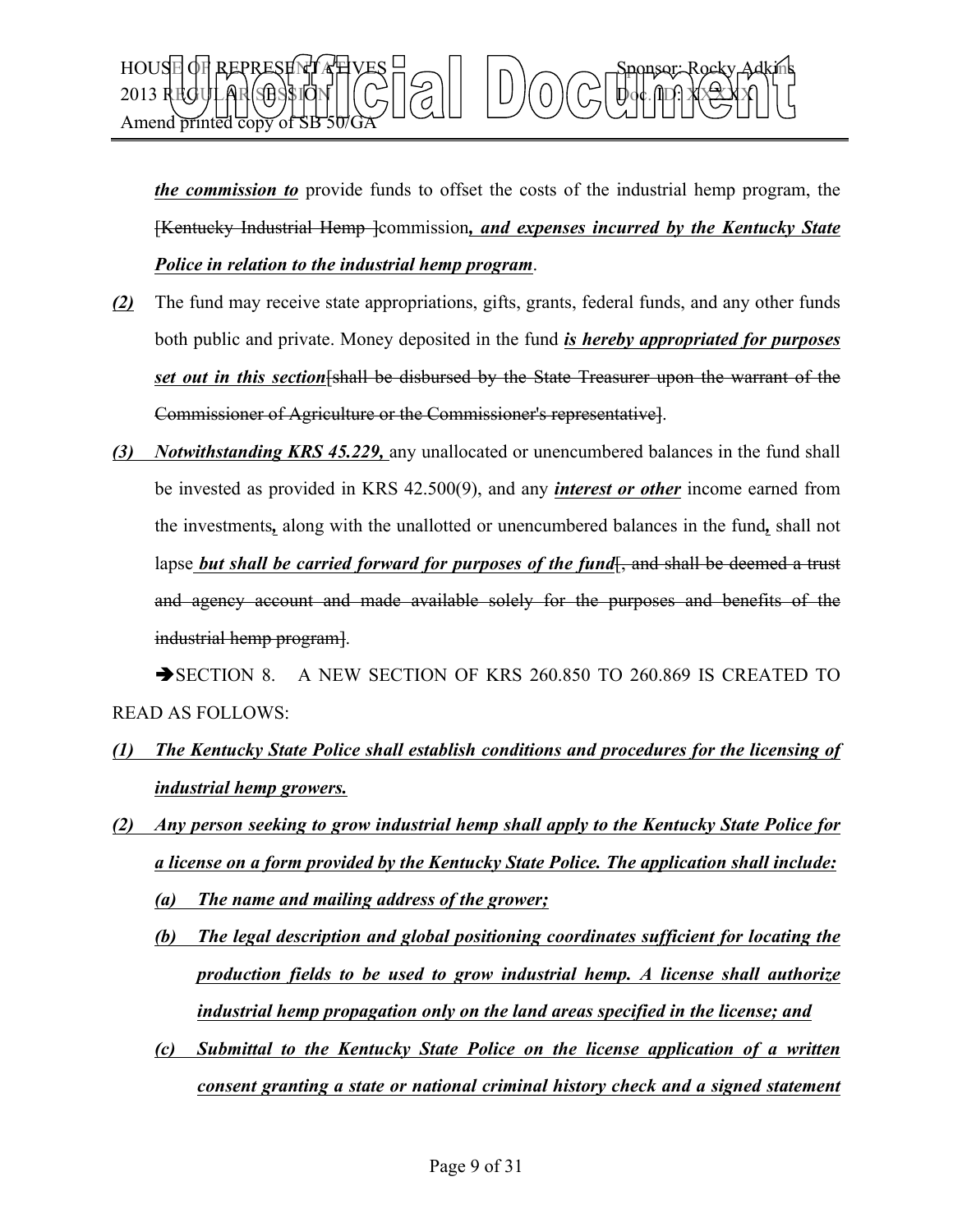

*indicating whether the applicant has ever been convicted of a felony or misdemeanor. A person with a prior felony drug conviction within ten (10) years of applying for the industrial hemp grower license shall not be eligible for the license.*

- *(3) The license shall be valid for a period of one (1) year and may be renewed in successive years.*
- *(4) The minimum number of acres to be planted for each license shall be established by the commission.*
- *(5) The Kentucky State Police shall, by administrative regulation promulgated in accordance with KRS Chapter 13A, establish the fee amount of the industrial hemp grower license.*
- *(6) A copy of, or appropriate electronic record of, any license granted by the Kentucky State Police under the industrial hemp research program shall be forwarded immediately to the sheriff of the county or counties where the industrial hemp is licensed to be planted, grown, and harvested.*
- *(7) All records, data, and information filed in support of an industrial hemp grower application shall be considered proprietary and subject to inspection only upon order of a court of competent jurisdiction.*
- *(8) The Kentucky State Police shall be responsible for monitoring licensed industrial hemp growers and demonstration plots and shall randomly test the industrial hemp for compliance with THC levels and for other appropriate purposes at the cost of the industrial hemp grower.*

SECTION 9. A NEW SECTION OF KRS 260.850 TO 260.869 IS CREATED TO READ AS FOLLOWS:

*(1) A person shall obtain an industrial hemp grower license prior to planting or growing any industrial hemp in this state. An industrial hemp grower license holder who has planted*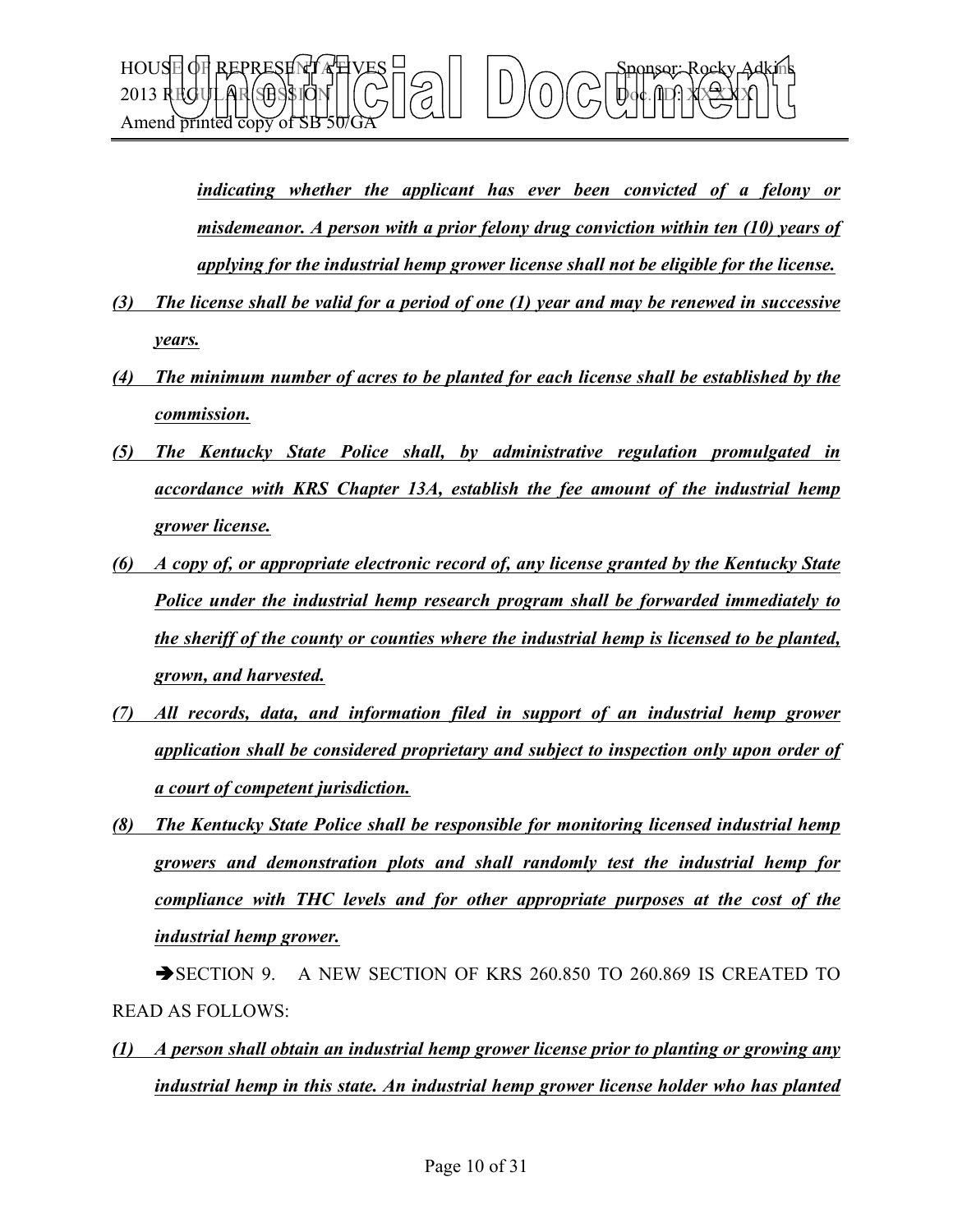

*and grown industrial hemp pursuant to a valid growers license may sell industrial hemp produced by the grower to an industrial hemp processor for processing.*

- *(2) A grower granted an industrial hemp grower license to produce industrial hemp shall:*
	- *(a) Maintain records that reflect compliance with KRS 260.850 to 260.869 and with all other state laws regulating the planting and cultivation of industrial hemp;*
	- *(b) Retain all industrial hemp production records for at least three (3) years;*
	- *(c) Allow industrial hemp crops, throughout sowing, growing, and harvesting, to be inspected by and at the discretion of the commission or its designees, and law enforcement personnel;*
	- *(d) File with the commission documentation indicating that the industrial hemp seeds planted were of a type and variety certified to have no more THC concentration than that adopted by federal law in the Controlled Substances Act, 21 U.S.C. secs. 801 et seq.;*
	- *(e) Notify the commission of the sale or distribution of any industrial hemp grown under the license and the names and addresses of the persons to whom the industrial hemp was sold or distributed; and*
	- *(f) Provide the commission with copies of any contracts between the licensee and any person to whom industrial hemp was sold or distributed.*
- *(3) The commission shall assist the applicant in the compliance with the requirements of this section.*
- *(4) Any person licensed to grow industrial hemp under KRS 260.850 to 260.869 may import and resell industrial hemp seed that has been certified as having no more THC concentration than that adopted by federal law in the Controlled Substances Act, 21 U.S.C. secs. 801 et seq.*
- *(5) Only industrial hemp grower licensees or their designees or agents shall be permitted to*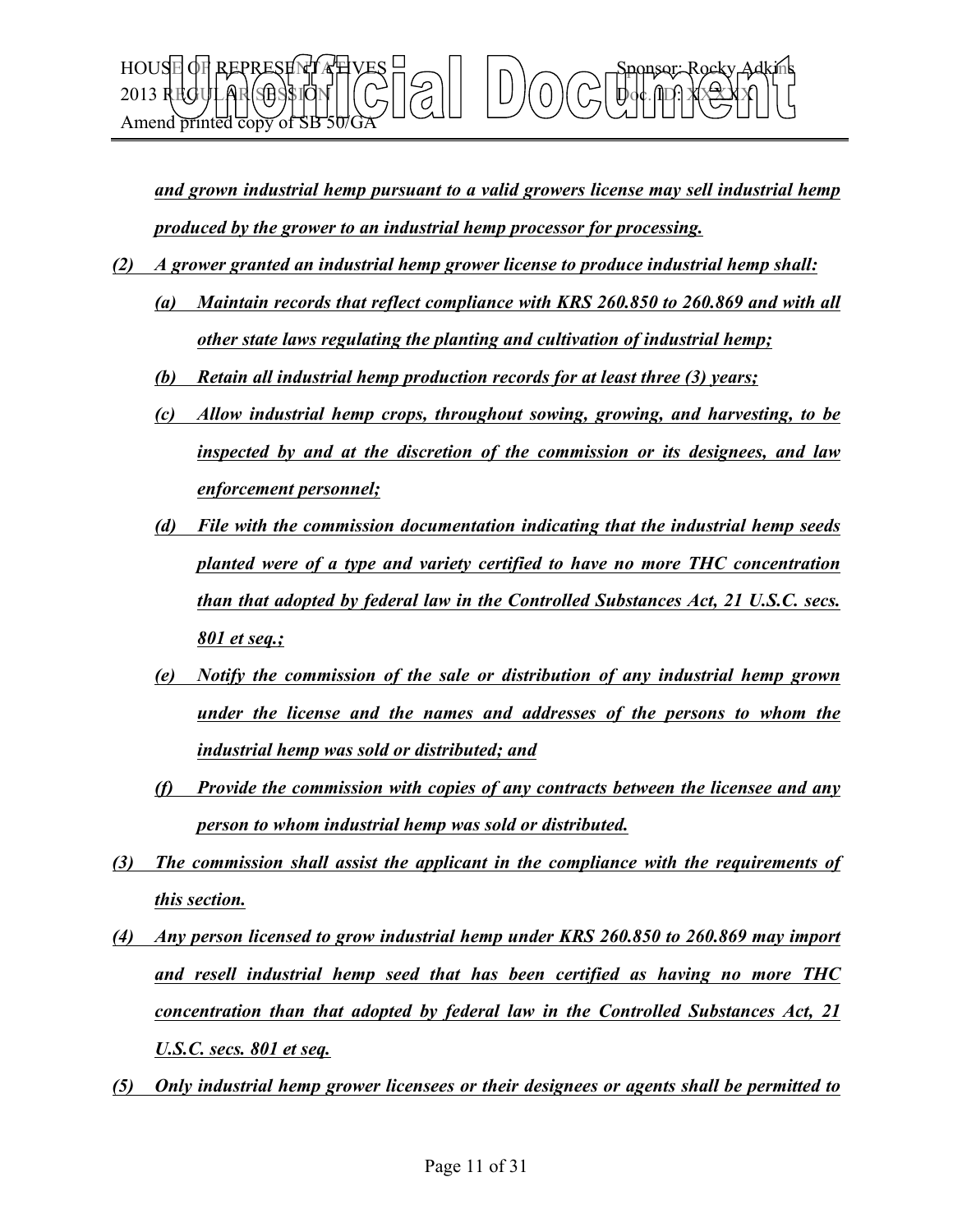*transport industrial hemp off a plant production site. When transporting industrial hemp off the plant production site, the licensees or their designees or agents shall carry with them the licensing documents from the commission, evidencing that the industrial hemp is from certified seed.*

HOUSE OF REPRESENT AT VES  $\exists \frown \Box \Box$   $\land \frown \frown$  Sponsor: Rocky Adkins

2013 REGULAR SESSION Doc. ID: XXXXX

Amend printed co

SECTION 10. A NEW SECTION OF KRS 260.850 TO 260.869 IS CREATED TO READ AS FOLLOWS:

*Any person possessing an industrial hemp grower license who does not comply with the requirements of KRS 260.850 to 260.869 shall have his or her license revoked and shall forfeit the right to grow industrial hemp for a period of up to five (5) years.*

SECTION 11. A NEW SECTION OF KRS 260.850 TO 260.869 IS CREATED TO READ AS FOLLOWS:

- *(1) The commission shall develop a voluntary registration system for industrial hemp processors who are not growers and who store, process, or manufacture industrial hemp into hemp products.*
- *(2) Conditions for the registration of industrial hemp processors shall include:*
	- *(a) The development of a standard form to include the name and address of the industrial hemp processor, a description of the activity planned, or description of the equipment, facilities, or locations in which the industrial hemp will be moved, housed, possessed, or processed;*
	- *(b) Establishment of a valid registration period;*
	- *(c) The forwarding of a copy of, or appropriate electronic record of, any industrial hemp processor registration granted by the commission to the Kentucky State Police and the sheriff of the county or counties where the hemp is stored, possessed, or manufactured;*
	- *(d) Maintenance of records that reflect compliance KRS 260.850 to 260.869 and with*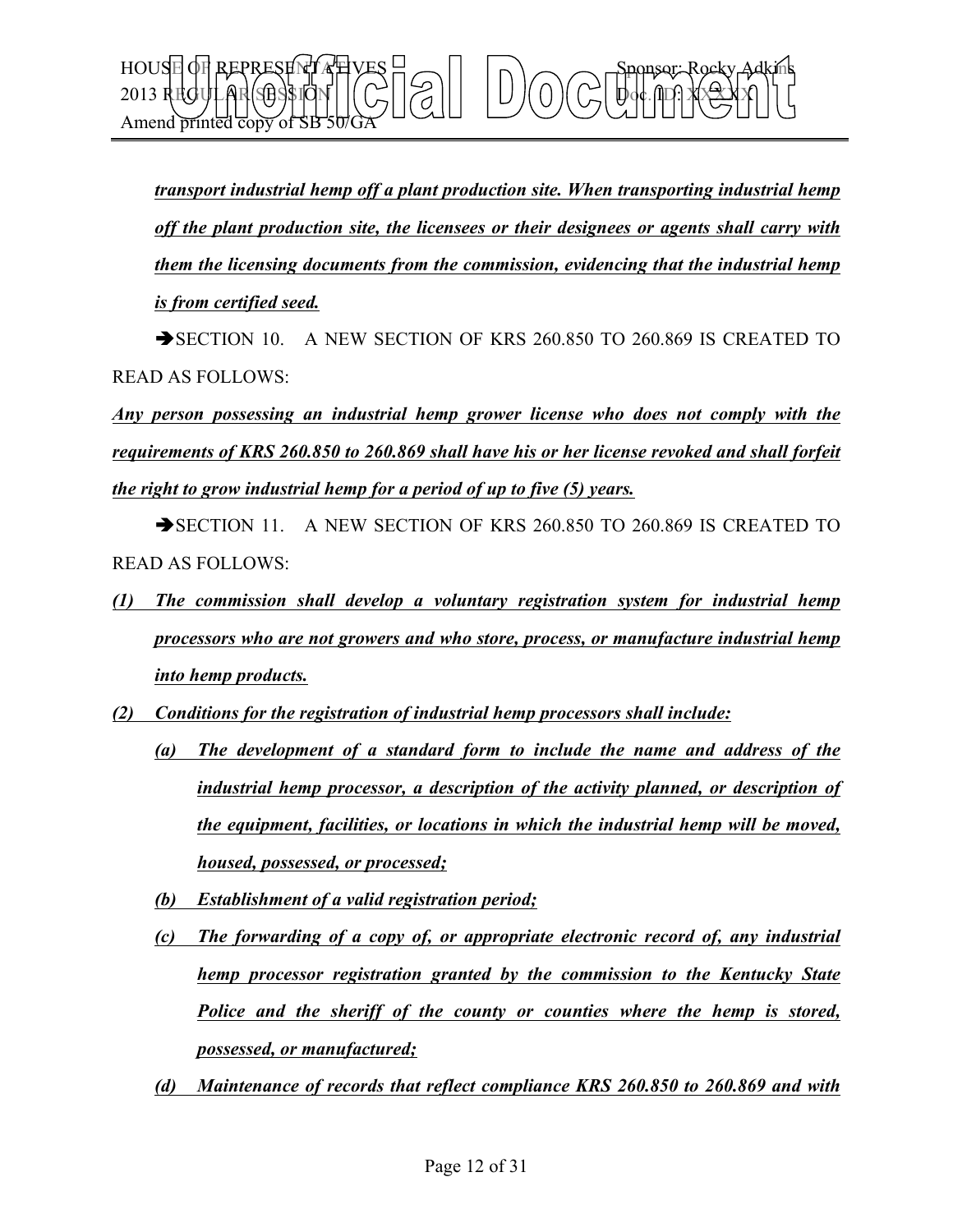

*all other state laws regulating the processing of industrial hemp;*

- *(e) Periodic inspections by the commission or its agents of the receiving and processing facilities of any person or business entity holding an industrial hemp processor's registration; and*
- *(f) Notification to the commission of the sale or distribution of any industrial hemp processed by the registered industrial hemp processor and the names and addresses of the persons to whom the industrial hemp was sold or distributed.*

SECTION 12. A NEW SECTION OF KRS 260.850 TO 260.869 IS CREATED TO READ AS FOLLOWS:

*Industrial hemp growers licensed under KRS 260.850 to 260.869 may be eligible to receive funds received by the state under the Master Settlement Agreement and placed in the rural development fund established in KRS 248.655.*

SECTION 13. A NEW SECTION OF KRS 260.850 TO 260.869 IS CREATED TO READ AS FOLLOWS:

- *(1) Nothing in KRS 260.850 to 260.869 shall be construed to authorize any person to violate any federal rules or regulations.*
- *(2) If any part of KRS 260.850 to 260.869 conflicts with a provision of federal law regarding industrial hemp that has been adopted in Kentucky under KRS 260.865, the federal provision shall control to the extent of the conflict.*

Section 14. KRS 218A.010 is amended to read as follows:

As used in this chapter:

- (1) "Administer" means the direct application of a controlled substance, whether by injection, inhalation, ingestion, or any other means, to the body of a patient or research subject by:
	- (a) A practitioner or by his or her authorized agent under his or her immediate supervision and pursuant to his or her order; or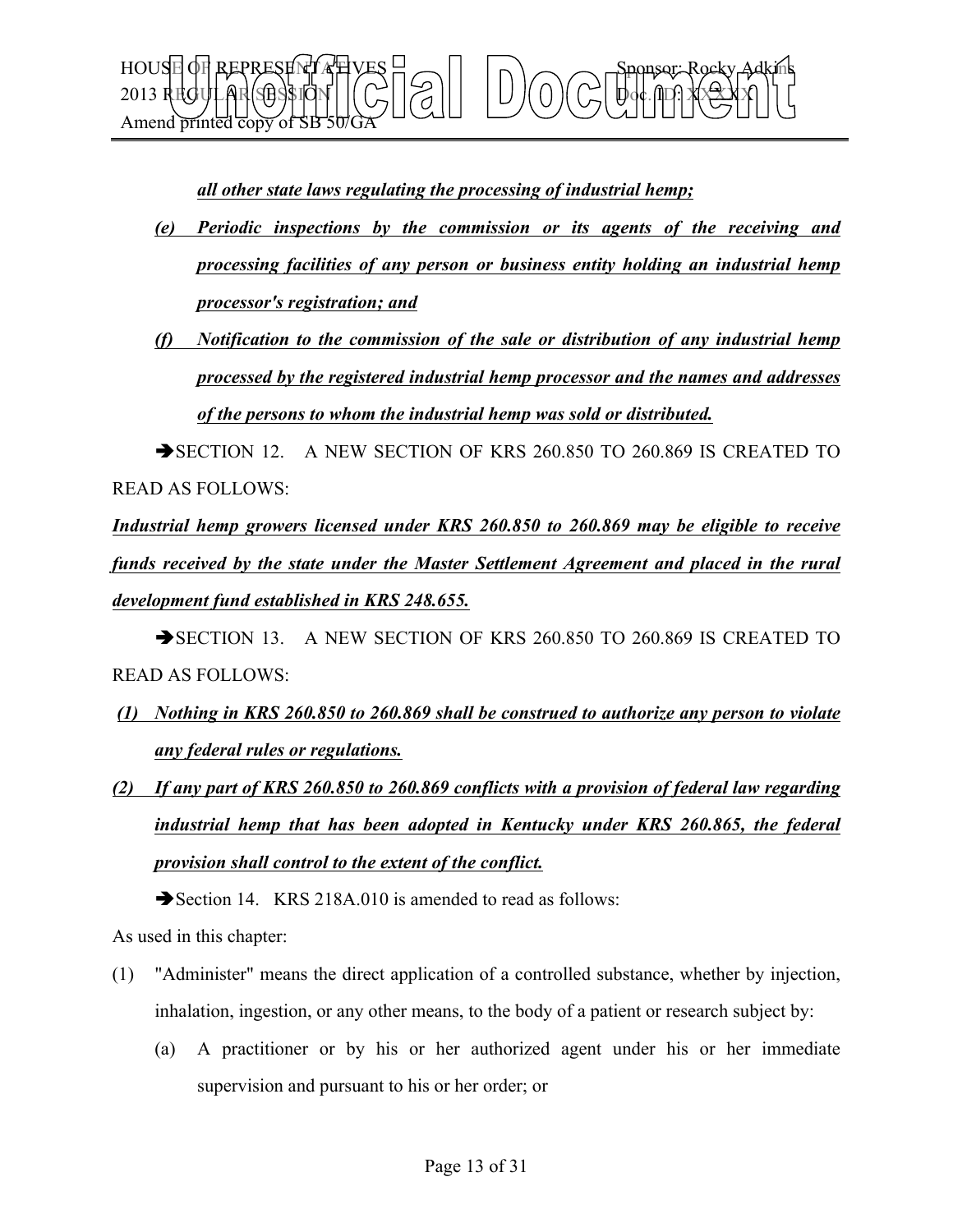

(b) The patient or research subject at the direction and in the presence of the practitioner;

- (2) "Anabolic steroid" means any drug or hormonal substance chemically and pharmacologically related to testosterone that promotes muscle growth and includes those substances listed in KRS 218A.090(5) but does not include estrogens, progestins, and anticosteroids;
- (3) "Cabinet" means the Cabinet for Health and Family Services;
- (4) "Child" means any person under the age of majority as specified in KRS 2.015;
- (5) "Cocaine" means a substance containing any quantity of cocaine, its salts, optical and geometric isomers, and salts of isomers;
- (6) "Controlled substance" means methamphetamine, or a drug, substance, or immediate precursor in Schedules I through V and includes a controlled substance analogue;
- (7) (a) "Controlled substance analogue," except as provided in paragraph (b) of this subsection, means a substance:
	- 1. The chemical structure of which is substantially similar to the structure of a controlled substance in Schedule I or II; and
	- 2. Which has a stimulant, depressant, or hallucinogenic effect on the central nervous system that is substantially similar to or greater than the stimulant, depressant, or hallucinogenic effect on the central nervous system of a controlled substance in Schedule I or II; or
	- 3. With respect to a particular person, which such person represents or intends to have a stimulant, depressant, or hallucinogenic effect on the central nervous system that is substantially similar to or greater than the stimulant, depressant, or hallucinogenic effect on the central nervous system of a controlled substance in Schedule I or II.
	- (b) Such term does not include: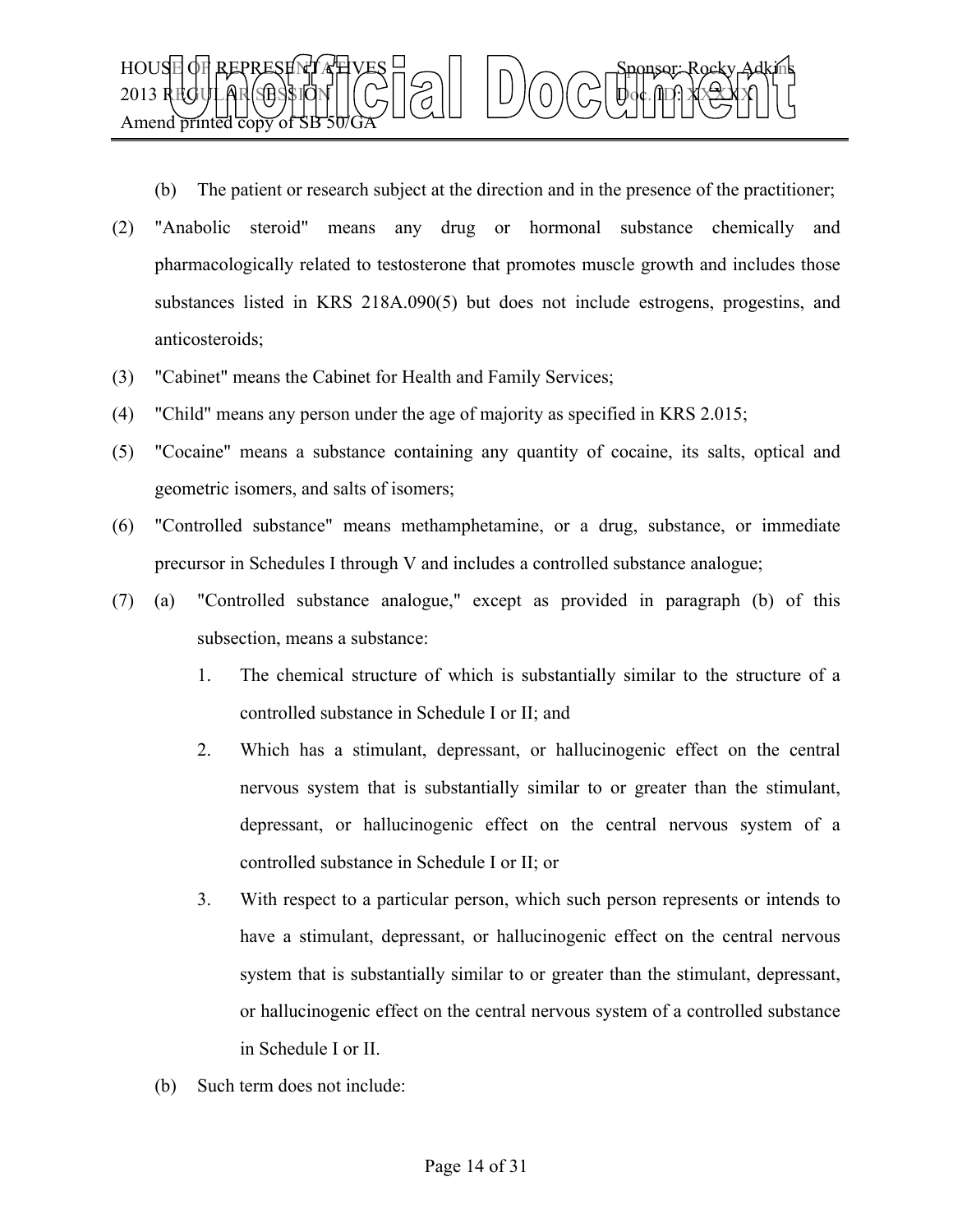

- 1. Any substance for which there is an approved new drug application;
- 2. With respect to a particular person, any substance if an exemption is in effect for investigational use for that person pursuant to federal law to the extent conduct with respect to such substance is pursuant to such exemption; or
- 3. Any substance to the extent not intended for human consumption before the exemption described in subparagraph 2. of this paragraph takes effect with respect to that substance;
- (8) "Counterfeit substance" means a controlled substance which, or the container or labeling of which, without authorization, bears the trademark, trade name, or other identifying mark, imprint, number, or device, or any likeness thereof, of a manufacturer, distributor, or dispenser other than the person who in fact manufactured, distributed, or dispensed the substance;
- (9) "Dispense" means to deliver a controlled substance to an ultimate user or research subject by or pursuant to the lawful order of a practitioner, including the packaging, labeling, or compounding necessary to prepare the substance for that delivery;
- (10) "Dispenser" means a person who lawfully dispenses a Schedule II, III, IV, or V controlled substance to or for the use of an ultimate user;
- (11) "Distribute" means to deliver other than by administering or dispensing a controlled substance;
- (12) "Dosage unit" means a single pill, capsule, ampule, liquid, or other form of administration available as a single unit;
- (13) "Drug" means:
	- (a) Substances recognized as drugs in the official United States Pharmacopoeia, official Homeopathic Pharmacopoeia of the United States, or official National Formulary, or any supplement to any of them;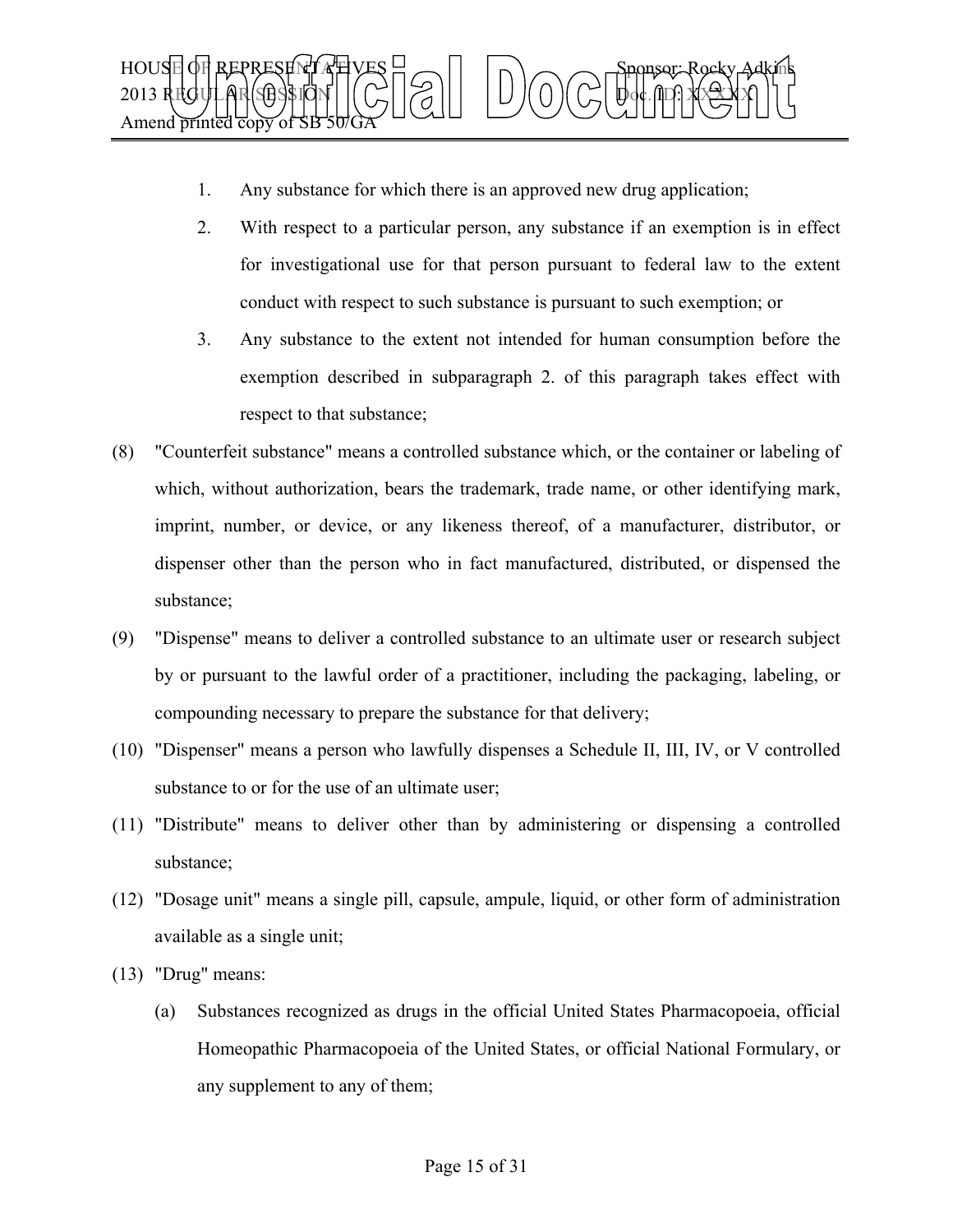

- (b) Substances intended for use in the diagnosis, care, mitigation, treatment, or prevention of disease in man or animals;
- (c) Substances (other than food) intended to affect the structure or any function of the body of man or animals; and
- (d) Substances intended for use as a component of any article specified in this subsection. It does not include devices or their components, parts, or accessories;
- (14) "Good faith prior examination," as used in KRS Chapter 218A and for criminal prosecution only, means an in-person medical examination of the patient conducted by the prescribing practitioner or other health-care professional routinely relied upon in the ordinary course of his or her practice, at which time the patient is physically examined and a medical history of the patient is obtained. "In-person" includes telehealth examinations. This subsection shall not be applicable to hospice providers licensed pursuant to KRS Chapter 216B;
- (15) "Hazardous chemical substance" includes any chemical substance used or intended for use in the illegal manufacture of a controlled substance as defined in this section or the illegal manufacture of methamphetamine as defined in KRS 218A.1431, which:
	- (a) Poses an explosion hazard;
	- (b) Poses a fire hazard; or
	- (c) Is poisonous or injurious if handled, swallowed, or inhaled;
- (16) "Heroin" means a substance containing any quantity of heroin, or any of its salts, isomers, or salts of isomers;
- (17) "Immediate precursor" means a substance which is the principal compound commonly used or produced primarily for use, and which is an immediate chemical intermediary used or likely to be used in the manufacture of a controlled substance or methamphetamine, the control of which is necessary to prevent, curtail, or limit manufacture;
- (18) "Intent to manufacture" means any evidence which demonstrates a person's conscious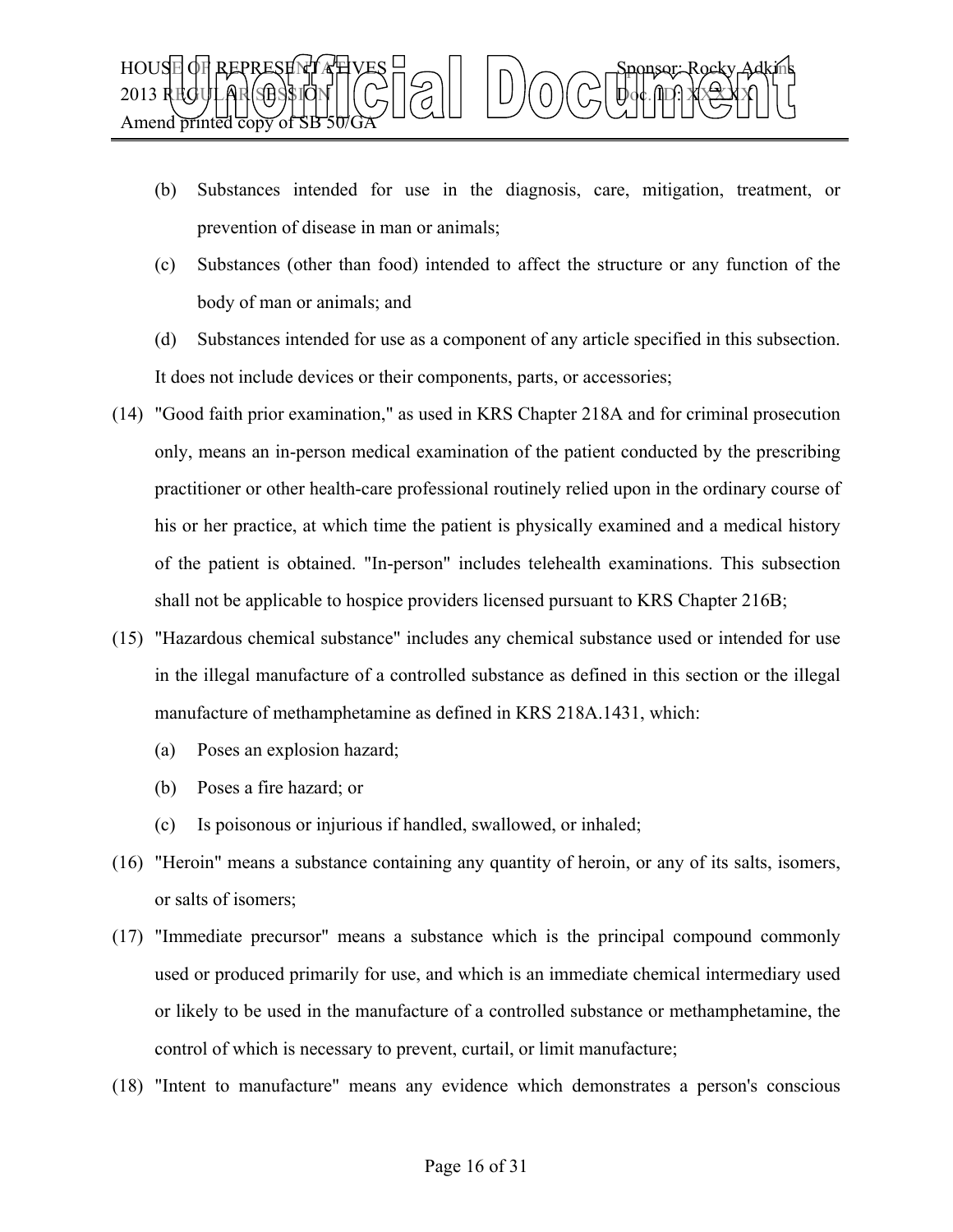

objective to manufacture a controlled substance or methamphetamine. Such evidence includes but is not limited to statements and a chemical substance's usage, quantity, manner of storage, or proximity to other chemical substances or equipment used to manufacture a controlled substance or methamphetamine;

- (19) "Isomer" means the optical isomer, except as used in KRS 218A.050(3) and  $218A.070(1)(d)$ . As used in KRS  $218A.050(3)$ , the term "isomer" means the optical, positional, or geometric isomer. As used in KRS  $218A.070(1)(d)$ , the term "isomer" means the optical or geometric isomer;
- (20) "Manufacture," except as provided in KRS 218A.1431, means the production, preparation, propagation, compounding, conversion, or processing of a controlled substance, either directly or indirectly by extraction from substances of natural origin or independently by means of chemical synthesis, or by a combination of extraction and chemical synthesis, and includes any packaging or repackaging of the substance or labeling or relabeling of its container except that this term does not include activities:
	- (a) By a practitioner as an incident to his or her administering or dispensing of a controlled substance in the course of his or her professional practice;
	- (b) By a practitioner, or by his or her authorized agent under his supervision, for the purpose of, or as an incident to, research, teaching, or chemical analysis and not for sale; or
	- (c) By a pharmacist as an incident to his or her dispensing of a controlled substance in the course of his or her professional practice;
- (21) "Marijuana" means all parts of the plant Cannabis sp., whether growing or not; the seeds thereof; the resin extracted from any part of the plant; and every compound, manufacture, salt, derivative, mixture, or preparation of the plant, its seeds or resin or any compound, mixture, or preparation which contains any quantity of these substances*. The term*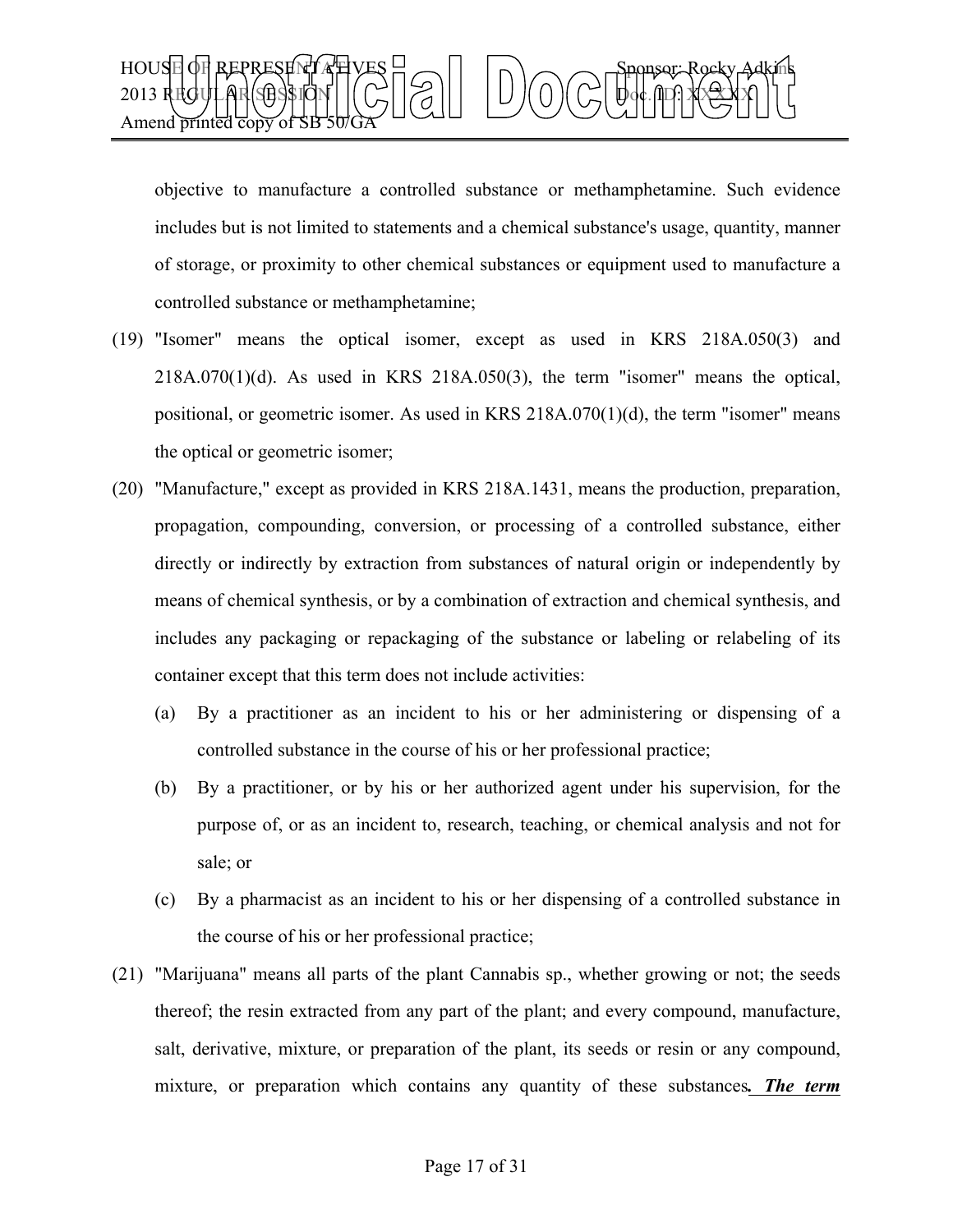## HOUSE OF REPRESENT AT VES  $\exists \frown \Box \Box$   $\land \frown \frown$  Sponsor: Rocky Adkins 2013 REGULAR SESSION Doc. ID: XXXXX Amend printed cop

## *"marijuana" does not include industrial hemp as defined in Section 1 of this Act*;

- (22) "Medical history," as used in KRS Chapter 218A and for criminal prosecution only, means an accounting of a patient's medical background, including but not limited to prior medical conditions, prescriptions, and family background;
- (23) "Medical order," as used in KRS Chapter 218A and for criminal prosecution only, means a lawful order of a specifically identified practitioner for a specifically identified patient for the patient's health-care needs. "Medical order" may or may not include a prescription drug order;
- (24) "Medical record," as used in KRS Chapter 218A and for criminal prosecution only, means a record, other than for financial or billing purposes, relating to a patient, kept by a practitioner as a result of the practitioner-patient relationship;
- (25) "Methamphetamine" means any substance that contains any quantity of methamphetamine, or any of its salts, isomers, or salts of isomers;
- (26) "Narcotic drug" means any of the following, whether produced directly or indirectly by extraction from substances of vegetable origin, or independently by means of chemical synthesis, or by a combination of extraction and chemical synthesis:
	- (a) Opium and opiate, and any salt, compound, derivative, or preparation of opium or opiate;
	- (b) Any salt, compound, isomer, derivative, or preparation thereof which is chemically equivalent or identical with any of the substances referred to in paragraph (a) of this subsection, but not including the isoquinoline alkaloids of opium;
	- (c) Opium poppy and poppy straw;
	- (d) Coca leaves, except coca leaves and extracts of coca leaves from which cocaine, ecgonine, and derivatives of ecgonine or their salts have been removed;
	- (e) Cocaine, its salts, optical and geometric isomers, and salts of isomers;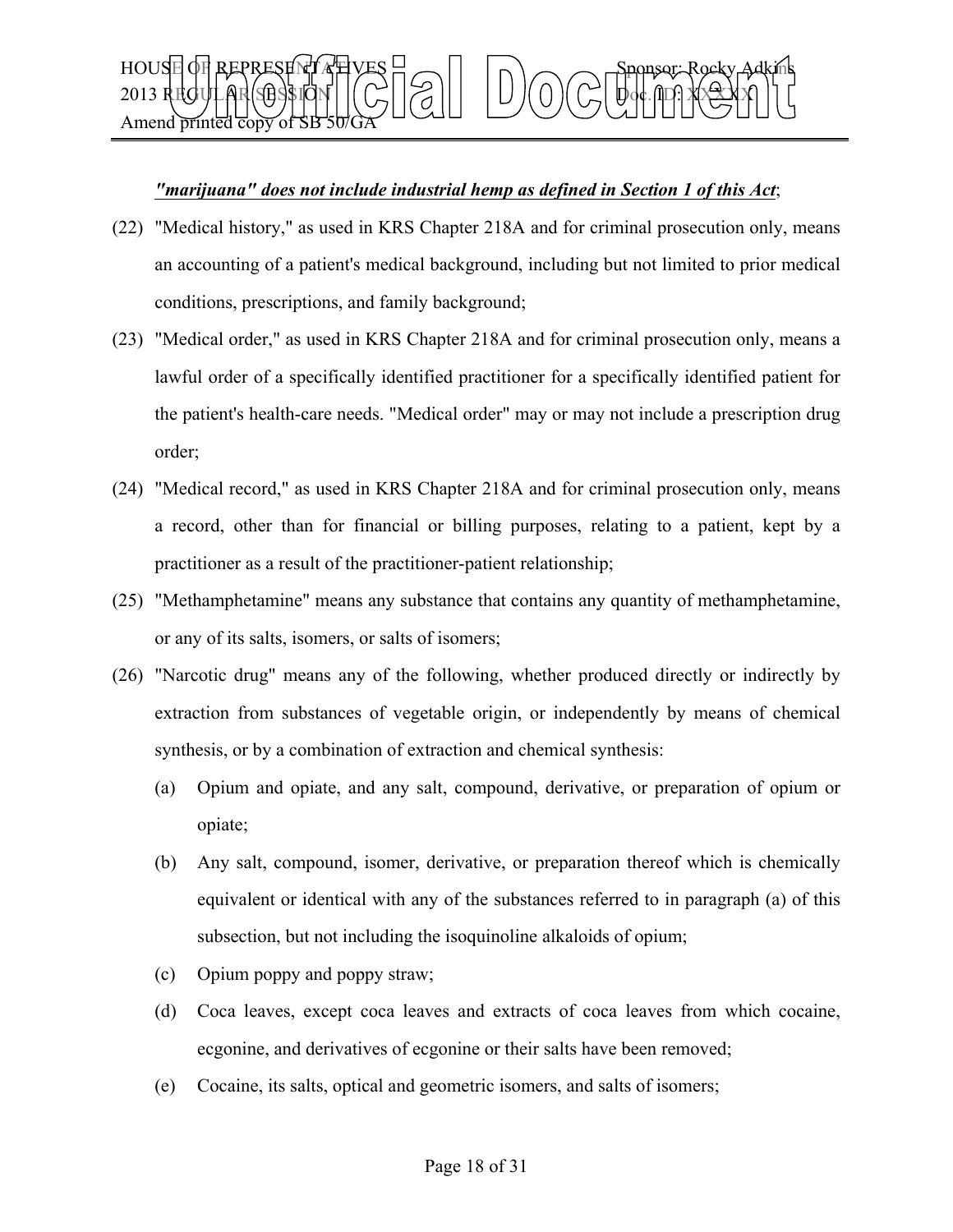

- (f) Ecgonine, its derivatives, their salts, isomers, and salts of isomers; and
- (g) Any compound, mixture, or preparation which contains any quantity of any of the substances referred to in paragraphs (a) to (f) of this subsection;
- (27) "Opiate" means any substance having an addiction-forming or addiction-sustaining liability similar to morphine or being capable of conversion into a drug having addiction-forming or addiction-sustaining liability. It does not include, unless specifically designated as controlled under KRS 218A.030, the dextrorotatory isomer of 3-methoxy-nmethylmorphinan and its salts (dextromethorphan). It does include its racemic and levorotatory forms;
- (28) "Opium poppy" means the plant of the species papaver somniferum L., except its seeds;
- (29) "Person" means individual, corporation, government or governmental subdivision or agency, business trust, estate, trust, partnership or association, or any other legal entity;
- (30) "Physical injury" has the same meaning it has in KRS 500.080;
- (31) "Poppy straw" means all parts, except the seeds, of the opium poppy, after mowing;
- (32) "Pharmacist" means a natural person licensed by this state to engage in the practice of the profession of pharmacy;
- (33) "Practitioner" means a physician, dentist, podiatrist, veterinarian, scientific investigator, optometrist as authorized in KRS 320.240, advanced practice registered nurse as authorized under KRS 314.011, or other person licensed, registered, or otherwise permitted by state or federal law to acquire, distribute, dispense, conduct research with respect to, or to administer a controlled substance in the course of professional practice or research in this state. "Practitioner" also includes a physician, dentist, podiatrist, veterinarian, or advanced practice registered nurse authorized under KRS 314.011 who is a resident of and actively practicing in a state other than Kentucky and who is licensed and has prescriptive authority for controlled substances under the professional licensing laws of another state, unless the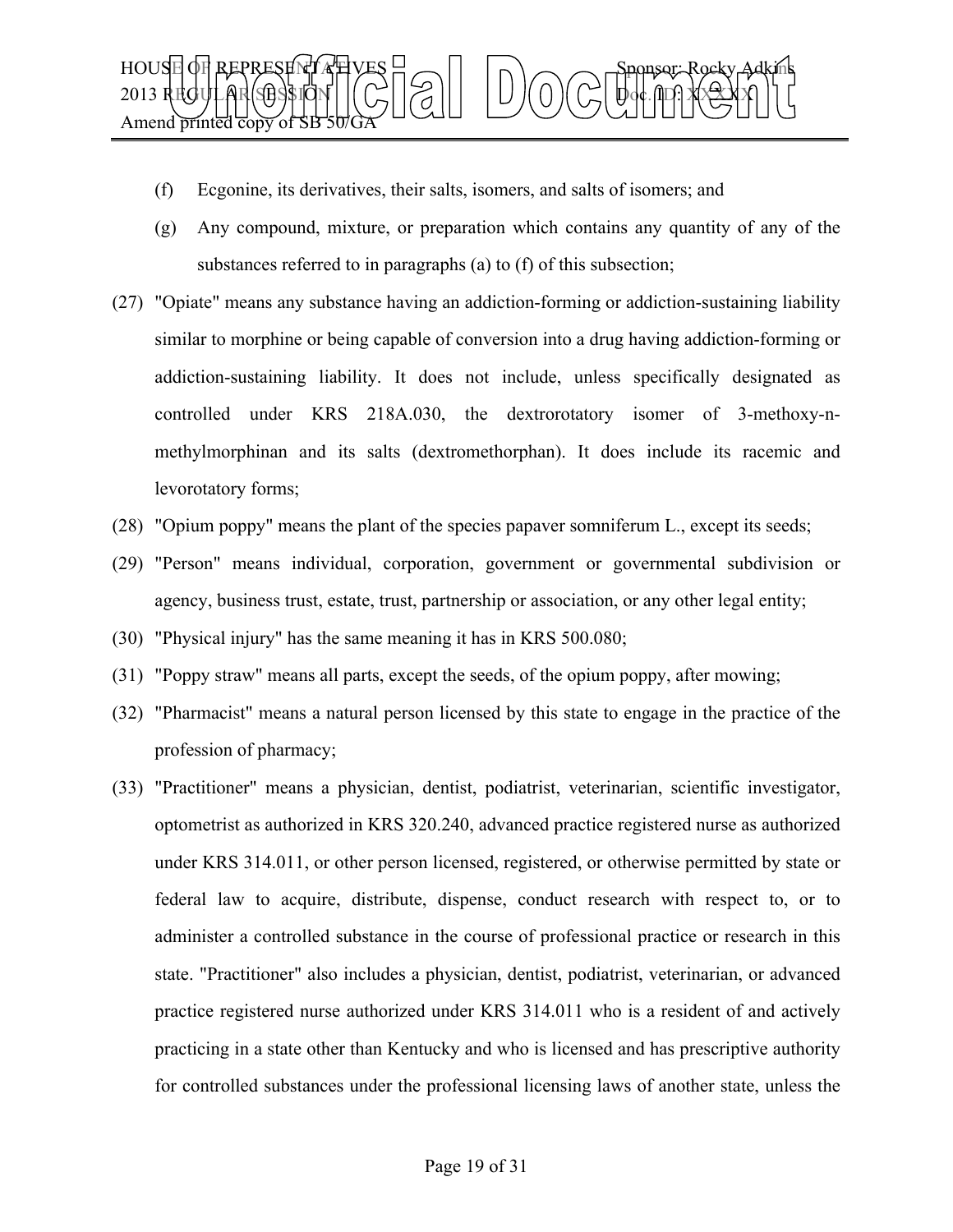

person's Kentucky license has been revoked, suspended, restricted, or probated, in which case the terms of the Kentucky license shall prevail;

- (34) "Practitioner-patient relationship," as used in KRS Chapter 218A and for criminal prosecution only, means a medical relationship that exists between a patient and a practitioner or the practitioner's designee, after the practitioner or his or her designee has conducted at least one (1) good faith prior examination;
- (35) "Prescription" means a written, electronic, or oral order for a drug or medicine, or combination or mixture of drugs or medicines, or proprietary preparation, signed or given or authorized by a medical, dental, chiropody, veterinarian, optometric practitioner, or advanced practice registered nurse, and intended for use in the diagnosis, cure, mitigation, treatment, or prevention of disease in man or other animals;
- (36) "Prescription blank," with reference to a controlled substance, means a document that meets the requirements of KRS 218A.204 and 217.216;
- (37) "Presumptive probation" means a sentence of probation not to exceed the maximum term specified for the offense, subject to conditions otherwise authorized by law, that is presumed to be the appropriate sentence for certain offenses designated in this chapter, notwithstanding contrary provisions of KRS Chapter 533. That presumption shall only be overcome by a finding on the record by the sentencing court of substantial and compelling reasons why the defendant cannot be safely and effectively supervised in the community, is not amenable to community-based treatment, or poses a significant risk to public safety;
- (38) "Production" includes the manufacture, planting, cultivation, growing, or harvesting of a controlled substance;
- (39) "Recovery program" means an evidence-based, nonclinical service that assists individuals and families working toward sustained recovery from substance use and other criminal risk factors. This can be done through an array of support programs and services that are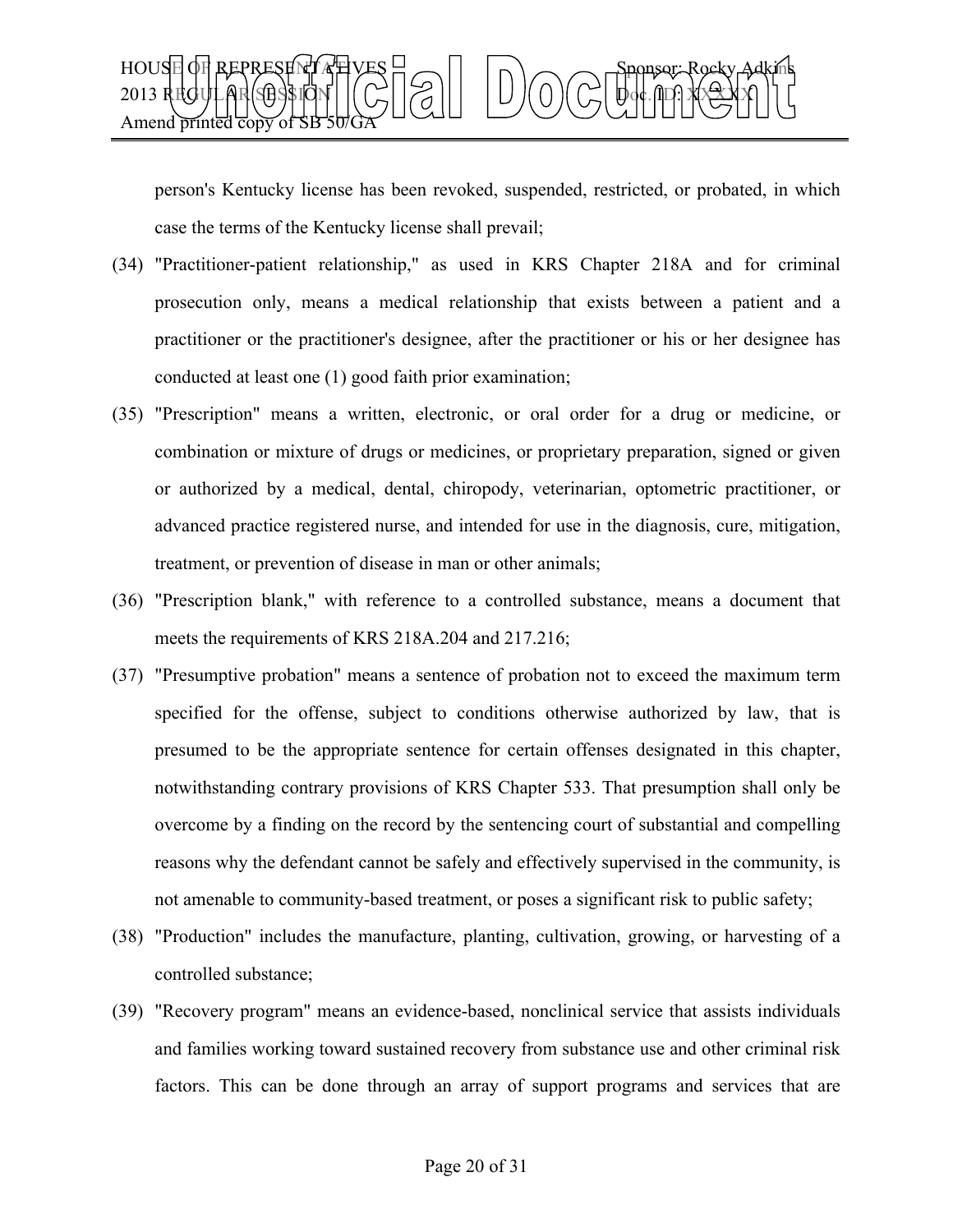

delivered through residential and nonresidential means;

- (40) "Salvia" means Salvia divinorum or Salvinorin A and includes all parts of the plant presently classified botanically as Salvia divinorum, whether growing or not, the seeds thereof, any extract from any part of that plant, and every compound, manufacture, derivative, mixture, or preparation of that plant, its seeds, or its extracts, including salts, isomers, and salts of isomers whenever the existence of such salts, isomers, and salts of isomers is possible within the specific chemical designation of that plant, its seeds, or extracts. The term shall not include any other species in the genus salvia;
- (41) "Second or subsequent offense" means that for the purposes of this chapter an offense is considered as a second or subsequent offense, if, prior to his or her conviction of the offense, the offender has at any time been convicted under this chapter, or under any statute of the United States, or of any state relating to substances classified as controlled substances or counterfeit substances, except that a prior conviction for a nontrafficking offense shall be treated as a prior offense only when the subsequent offense is a nontrafficking offense. For the purposes of this section, a conviction voided under KRS 218A.275 or 218A.276 shall not constitute a conviction under this chapter;
- (42) "Sell" means to dispose of a controlled substance to another person for consideration or in furtherance of commercial distribution;
- (43) "Serious physical injury" has the same meaning it has in KRS 500.080;
- (44) "Synthetic cannabinoids or piperazines" means any chemical compound which is not approved by the United States Food and Drug Administration or, if approved, which is not dispensed or possessed in accordance with state and federal law, that contains Benzylpiperazine (BZP); Trifluoromethylphenylpiperazine (TFMPP); 1,1-Dimethylheptyl-11-hydroxytetrahydrocannabinol (HU-210); 1-Butyl-3-(1-naphthoyl)indole; 1-Pentyl-3-(1 naphthoyl)indole; dexanabinol (HU-211); or any compound in the following structural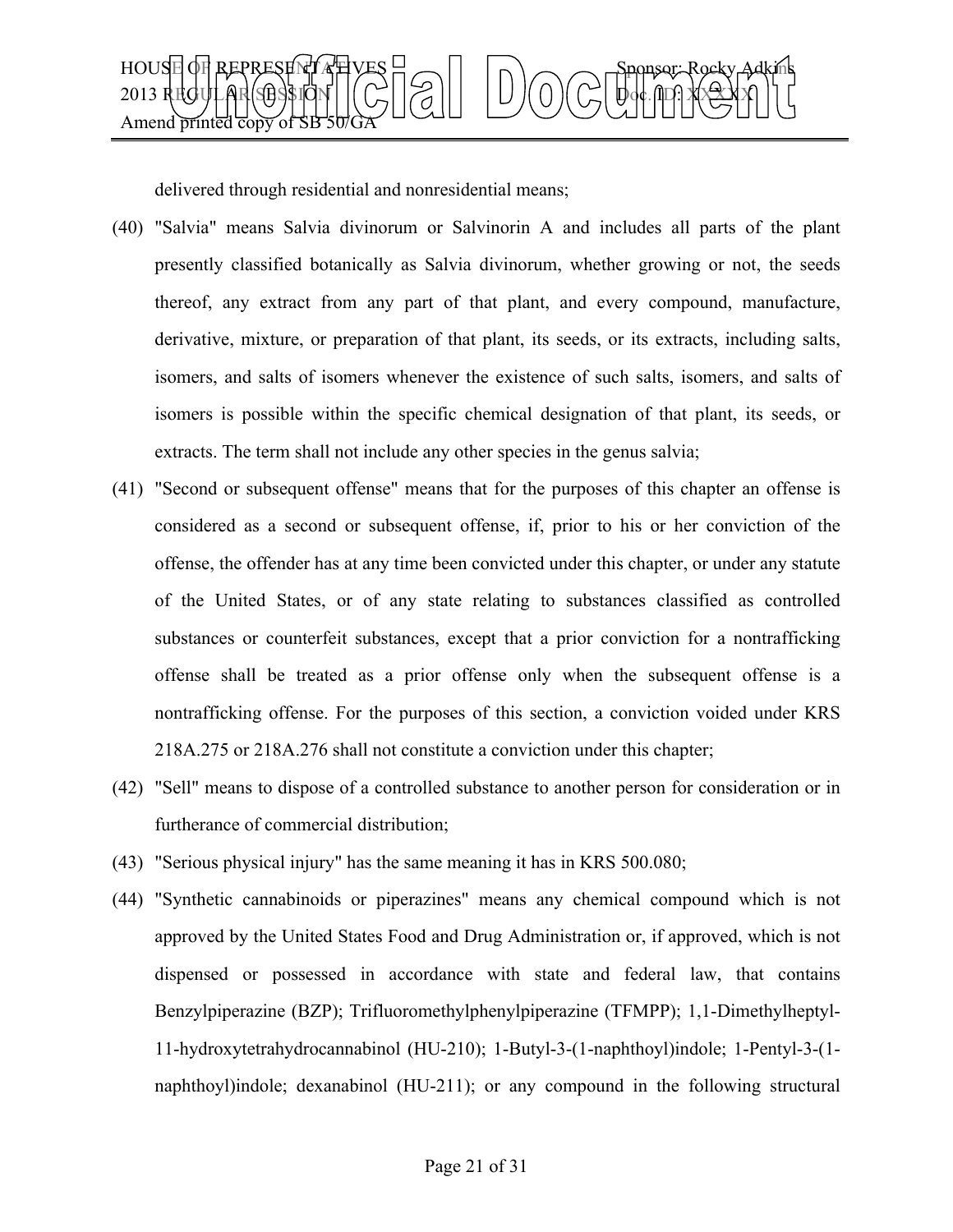

classes:

- (a) Naphthoylindoles: Any compound containing a 3-(1-naphthoyl)indole structure with substitution at the nitrogen atom of the indole ring by an alkyl, haloalkyl, alkenyl, cycloalkylmethyl, cycloalkylethyl, 1-(N-methyl-2-piperidinyl)methyl, or 2-(4 morpholinyl)ethyl group, whether or not further substituted in the indole ring to any extent and whether or not substituted in the naphthyl ring to any extent. Examples of this structural class include but are not limited to JWH-015, JWH-018, JWH-019, JWH-073, JWH-081, JWH-122, JWH-200, and AM-2201;
- (b) Phenylacetylindoles: Any compound containing a 3-phenylacetylindole structure with substitution at the nitrogen atom of the indole ring by an alkyl, haloalkyl, alkenyl, cycloalkylmethyl, cycloalkylethyl, 1-(N-methyl-2-piperidinyl)methyl, or 2-(4 morpholinyl)ethyl group whether or not further substituted in the indole ring to any extent and whether or not substituted in the phenyl ring to any extent. Examples of this structural class include but are not limited to JWH-167, JWH-250, JWH-251, and  $RCS-8$ ;
- (c) Benzoylindoles: Any compound containing a 3-(benzoyl)indole structure with substitution at the nitrogen atom of the indole ring by an alkyl, haloalkyl, alkenyl, cycloalkylmethyl, cycloalkylethyl, 1-(N-methyl-2-piperidinyl)methyl, or 2-(4 morpholinyl)ethyl group whether or not further substituted in the indole ring to any extent and whether or not substituted in the phenyl ring to any extent. Examples of this structural class include but are not limited to AM-630, AM-2233, AM-694, Pravadoline (WIN 48,098), and RCS-4;
- (d) Cyclohexylphenols: Any compound containing a 2-(3-hydroxycyclohexyl)phenol structure with substitution at the 5-position of the phenolic ring by an alkyl, haloalkyl, alkenyl, cycloalkylmethyl, cycloalkylethyl, 1-(N-methyl-2-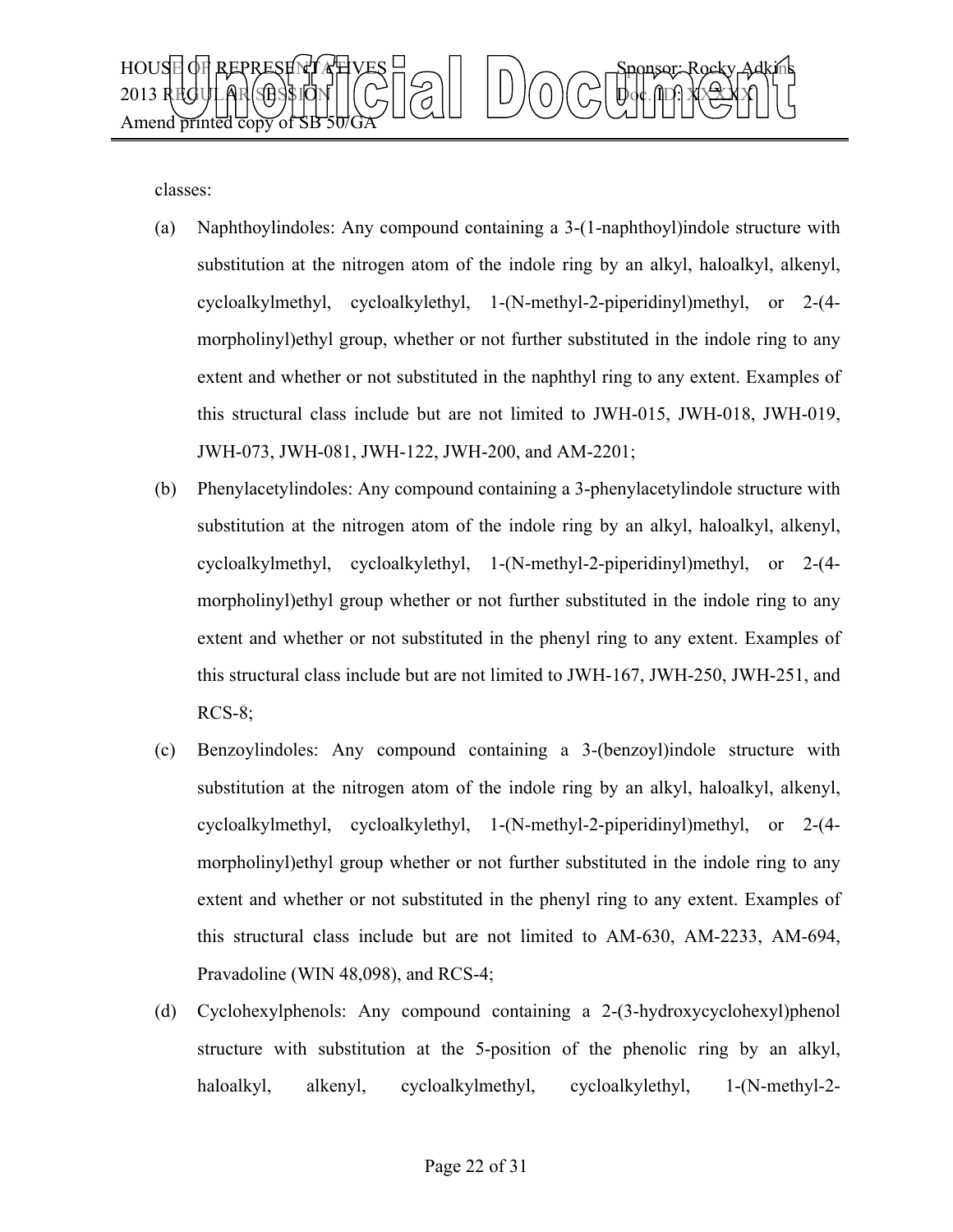

piperidinyl)methyl, or 2-(4-morpholinyl)ethyl group whether or not substituted in the cyclohexyl ring to any extent. Examples of this structural class include but are not limited to CP 47,497 and its C8 homologue (cannabicyclohexanol);

- (e) Naphthylmethylindoles: Any compound containing a 1H-indol-3-yl-(1 naphthyl)methane structure with substitution at the nitrogen atom of the indole ring by an alkyl, haloalkyl, alkenyl, cycloalkylmethyl, cycloalkylethyl, 1-(N-methyl-2 piperidinyl)methyl, or 2-(4-morpholinyl)ethyl group whether or not further substituted in the indole ring to any extent and whether or not substituted in the naphthyl ring to any extent. Examples of this structural class include but are not limited to JWH-175, JWH-184, and JWH-185;
- (f) Naphthoylpyrroles: Any compound containing a 3-(1-naphthoyl)pyrrole structure with substitution at the nitrogen atom of the pyrrole ring by an alkyl, haloalkyl, alkenyl, cycloalkylmethyl, cycloalkylethyl, 1-(N-methyl-2-piperidinyl)methyl, or 2- (4-morpholinyl)ethyl group whether or not further substituted in the pyrrole ring to any extent and whether or not substituted in the naphthyl ring to any extent. Examples of this structural class include but are not limited to JWH-030, JWH-145, JWH-146, JWH-307, and JWH-368;
- (g) Naphthylmethylindenes: Any compound containing a 1-(1-naphthylmethyl)indene structure with substitution at the 3-position of the indene ring by an alkyl, haloalkyl, alkenyl, cycloalkylmethyl, cycloalkylethyl, 1-(N-methyl-2-piperidinyl)methyl, or 2- (4-morpholinyl)ethyl group whether or not further substituted in the indene ring to any extent and whether or not substituted in the naphthyl ring to any extent. Examples of this structural class include but are not limited to JWH-176; or
- (h) Any other synthetic cannabinoid or piperazine which is not approved by the United States Food and Drug Administration or, if approved, which is not dispensed or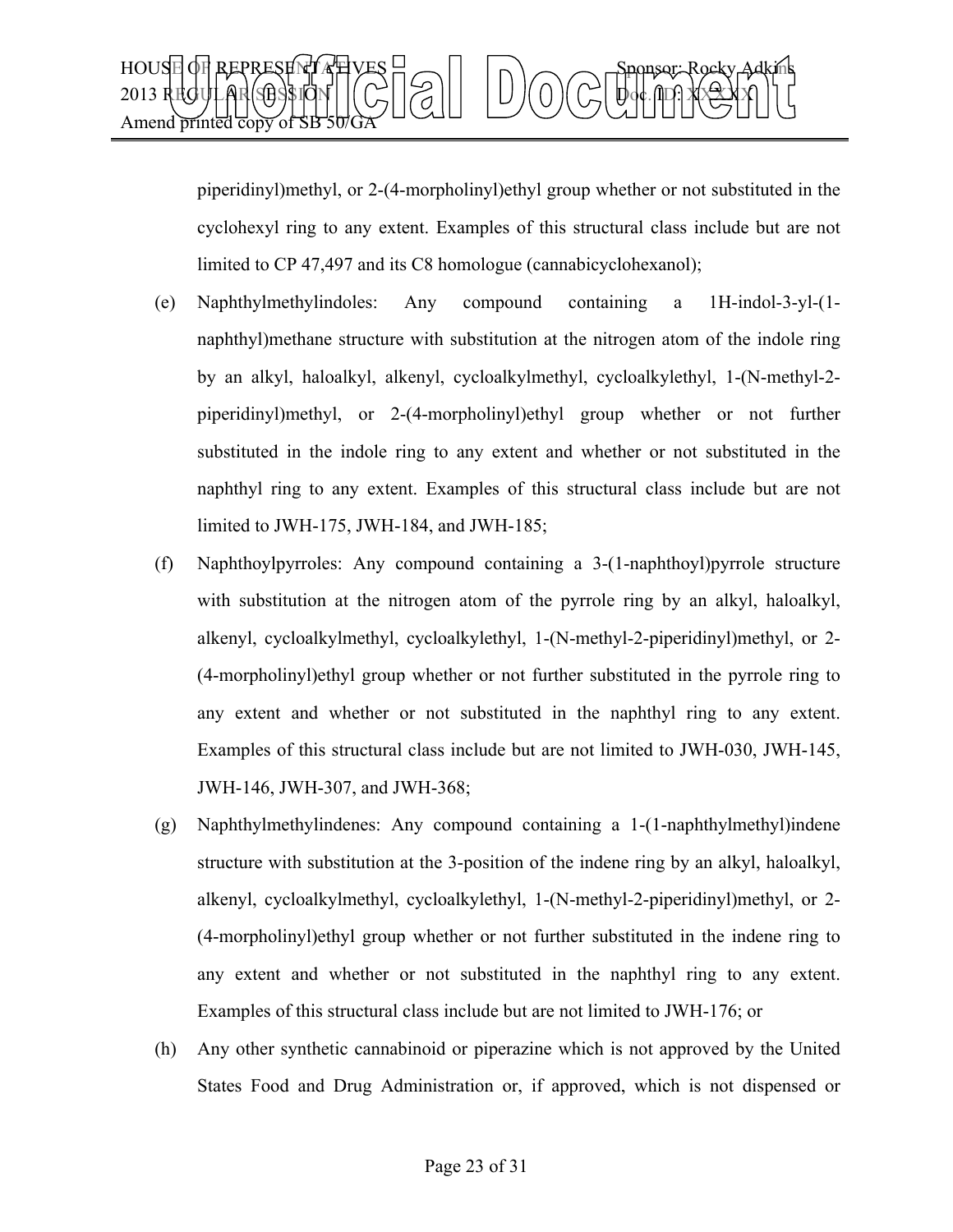

possessed in accordance with state and federal law;

- (45) "Synthetic cathinones" means any chemical compound which is not approved by the United States Food and Drug Administration or, if approved, which is not dispensed or possessed in accordance with state and federal law (not including bupropion or compounds listed under a different schedule) structurally derived from 2-aminopropan-1-one by substitution at the 1-position with either phenyl, naphthyl, or thiophene ring systems, whether or not the compound is further modified in one (1) or more of the following ways:
	- (a) By substitution in the ring system to any extent with alkyl, alkylenedioxy, alkoxy, haloalkyl, hydroxyl, or halide substituents, whether or not further substituted in the ring system by one (1) or more other univalent substituents. Examples of this class include but are not limited to 3,4-Methylenedioxycathinone (bk-MDA);
	- (b) By substitution at the 3-position with an acyclic alkyl substituent. Examples of this class include but are not limited to 2-methylamino-1-phenylbutan-1-one (buphedrone);
	- (c) By substitution at the 2-amino nitrogen atom with alkyl, dialkyl, benzyl, or methoxybenzyl groups, or by inclusion of the 2-amino nitrogen atom in a cyclic structure. Examples of this class include but are not limited to Dimethylcathinone, Ethcathinone, and  $\alpha$ -Pyrrolidinopropiophenone ( $\alpha$ -PPP); or
	- (d) Any other synthetic cathinone which is not approved by the United States Food and Drug Administration or, if approved, is not dispensed or possessed in accordance with state or federal law;
- (46) "Synthetic drugs" means any synthetic cannabinoids or piperazines or any synthetic cathinones;
- (47) "Telehealth" has the same meaning it has in KRS 311.550;
- (48) "Tetrahydrocannabinols" means synthetic equivalents of the substances contained in the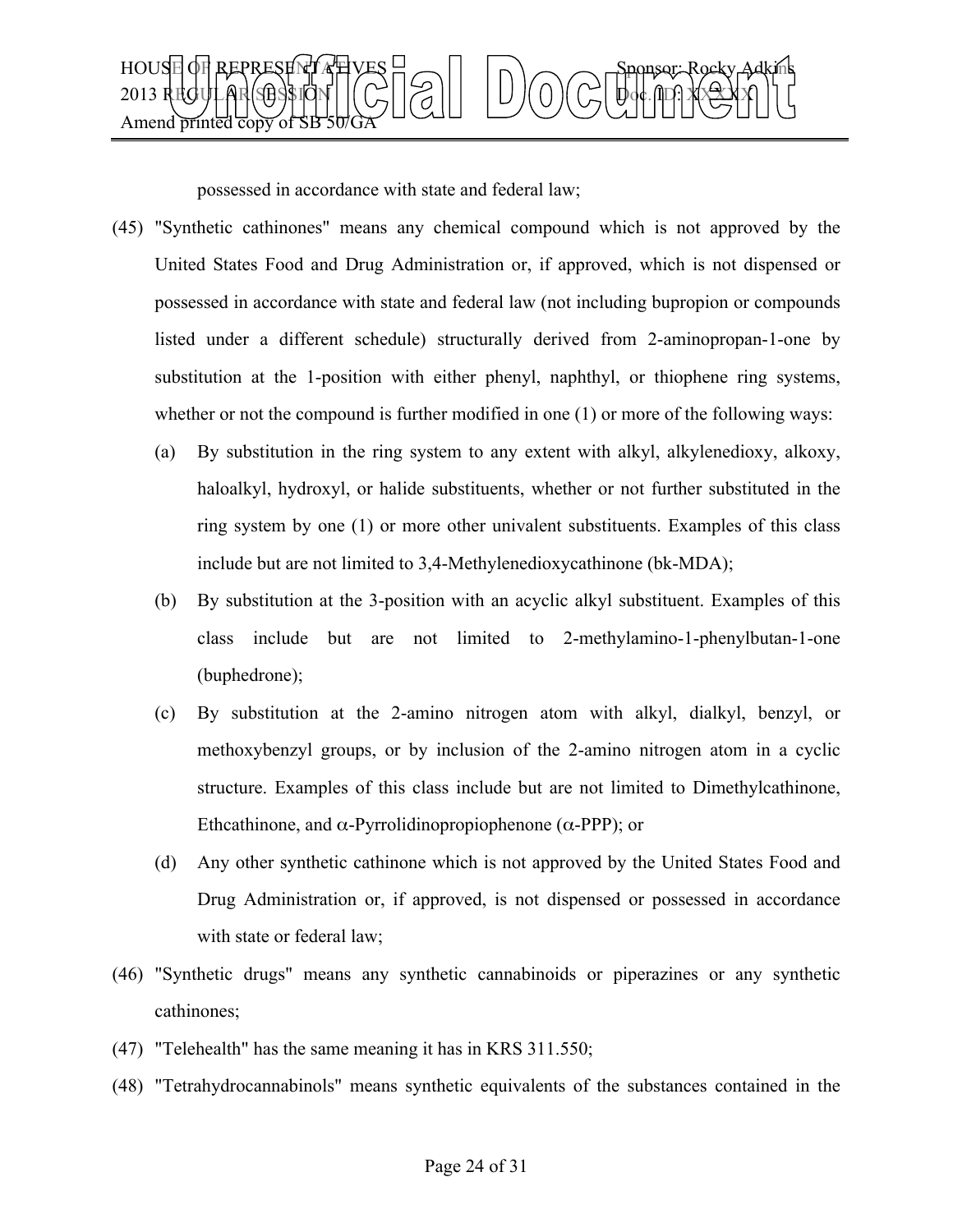

plant, or in the resinous extractives of the plant Cannabis, sp. or synthetic substances, derivatives, and their isomers with similar chemical structure and pharmacological activity such as the following:

- (a) Delta 1 cis or trans tetrahydrocannabinol, and their optical isomers;
- (b) Delta 6 cis or trans tetrahydrocannabinol, and their optical isomers; and
- (c) Delta 3, 4 cis or trans tetrahydrocannabinol, and its optical isomers;
- (49) "Traffic," except as provided in KRS 218A.1431, means to manufacture, distribute, dispense, sell, transfer, or possess with intent to manufacture, distribute, dispense, or sell a controlled substance;
- (50) "Transfer" means to dispose of a controlled substance to another person without consideration and not in furtherance of commercial distribution; and
- (51) "Ultimate user" means a person who lawfully possesses a controlled substance for his or her own use or for the use of a member of his or her household or for administering to an animal owned by him or her or by a member of his or her household.

SECTION 15. A NEW SECTION OF KRS CHAPTER 141 IS CREATED TO READ AS FOLLOWS:

- *(1) As used in this section:*
	- *(a) "Commission" means the Industrial Hemp Commission created by KRS 260.857; (b) "Grower" has the same meaning as in Section 1 of this Act;*

*(c) "Hemp products" has the meaning as in Section 1 of this Act;* 

*(d) "Industrial hemp" has the same meaning as in Section 1 of this Act; and*

- *(e) "Industrial hemp processor" has the same meaning as in Section 1 of this Act.*
- *(2) For taxable years beginning after December 31, 2013, and before January 1, 2019, there is hereby created a nonrefundable credit against the tax imposed under KRS 141.020 or 141.040, and KRS 141.0401, with the ordering of credits as provided in Section 16 of this*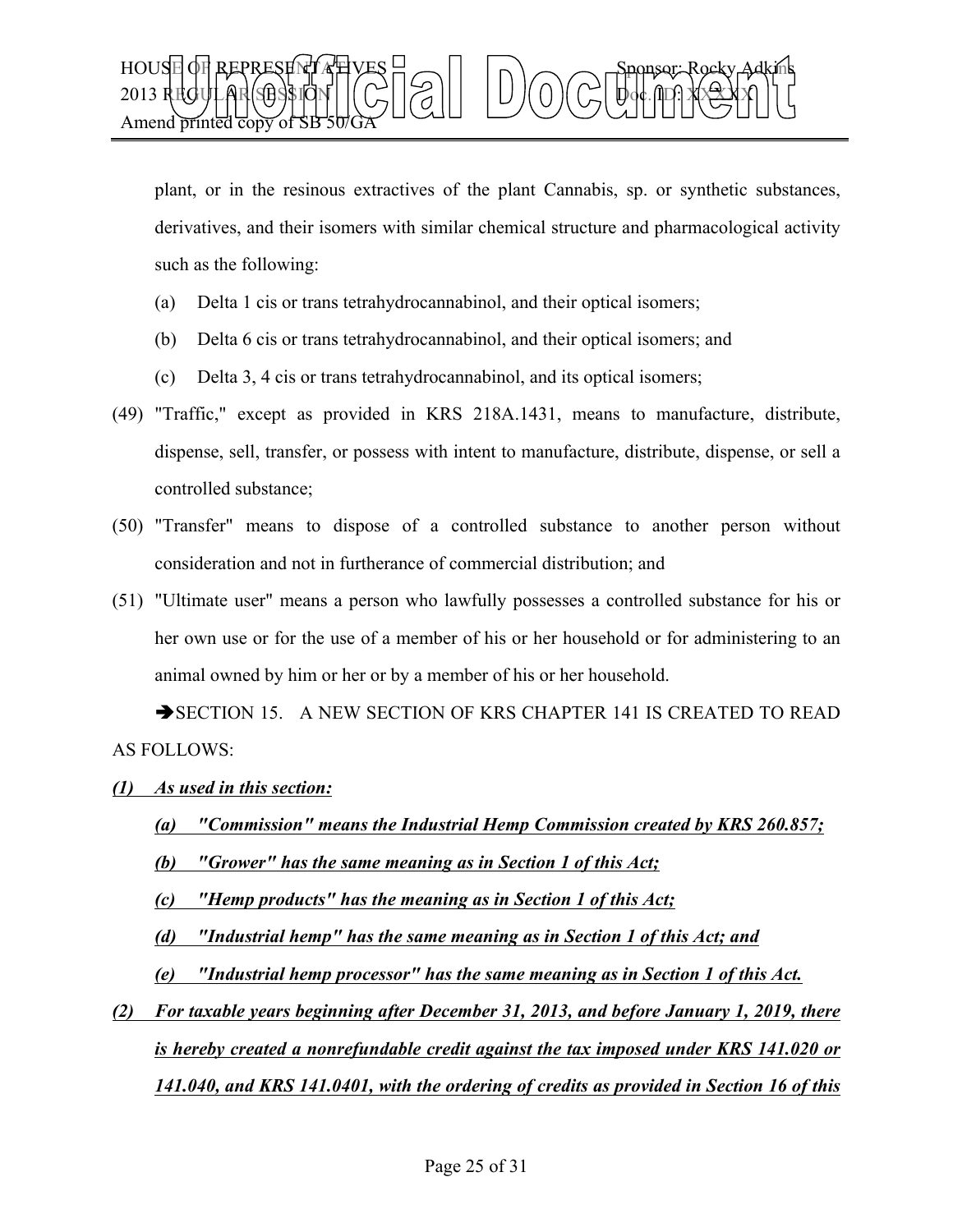

*Act, for certain purchases, leases, or rentals made by licensed growers to grow industrial hemp and registered industrial hemp processors to manufacture hemp into hemp products.* 

- *(3) The credit shall be equal to one hundred percent (100%) of the following costs:* 
	- *(a) Of a licensed grower to grow industrial hemp:*
		- *1. The purchase, lease, or rental of farm machinery used to grow industrial hemp, and repair parts, replacement parts, and fuel required for the operation of that farm machinery;*
		- *2. The purchase of industrial hemp seed and fertilizer used to grow industrial hemp; and*
		- *3. Any Kentucky sales and use tax paid by the grower on the items described in subparagraphs 1. and 2. of this paragraph; and*
	- *(b) Of a registered industrial hemp processor to manufacture industrial hemp into hemp products:*
		- *1. The purchase of industrial hemp and other raw materials used to manufacture industrial hemp products;*
		- *2. The purchase, lease, or rental of machinery used to manufacture industrial hemp products, and repair parts, replacement parts, and fuel required for the operation of that machinery;*
		- *3. The purchase of industrial supplies and industrial tools used to manufacture industrial hemp products; and*
		- *4. Any Kentucky sales and use tax paid by the industrial hemp processor on the items described in subparagraphs 1. to 3. of this paragraph.*
- *(4) (a) The purchase, lease, or rental of real property, office equipment, office supplies, or motor vehicles, or the purchase of fuel for motor vehicles, does not qualify for the*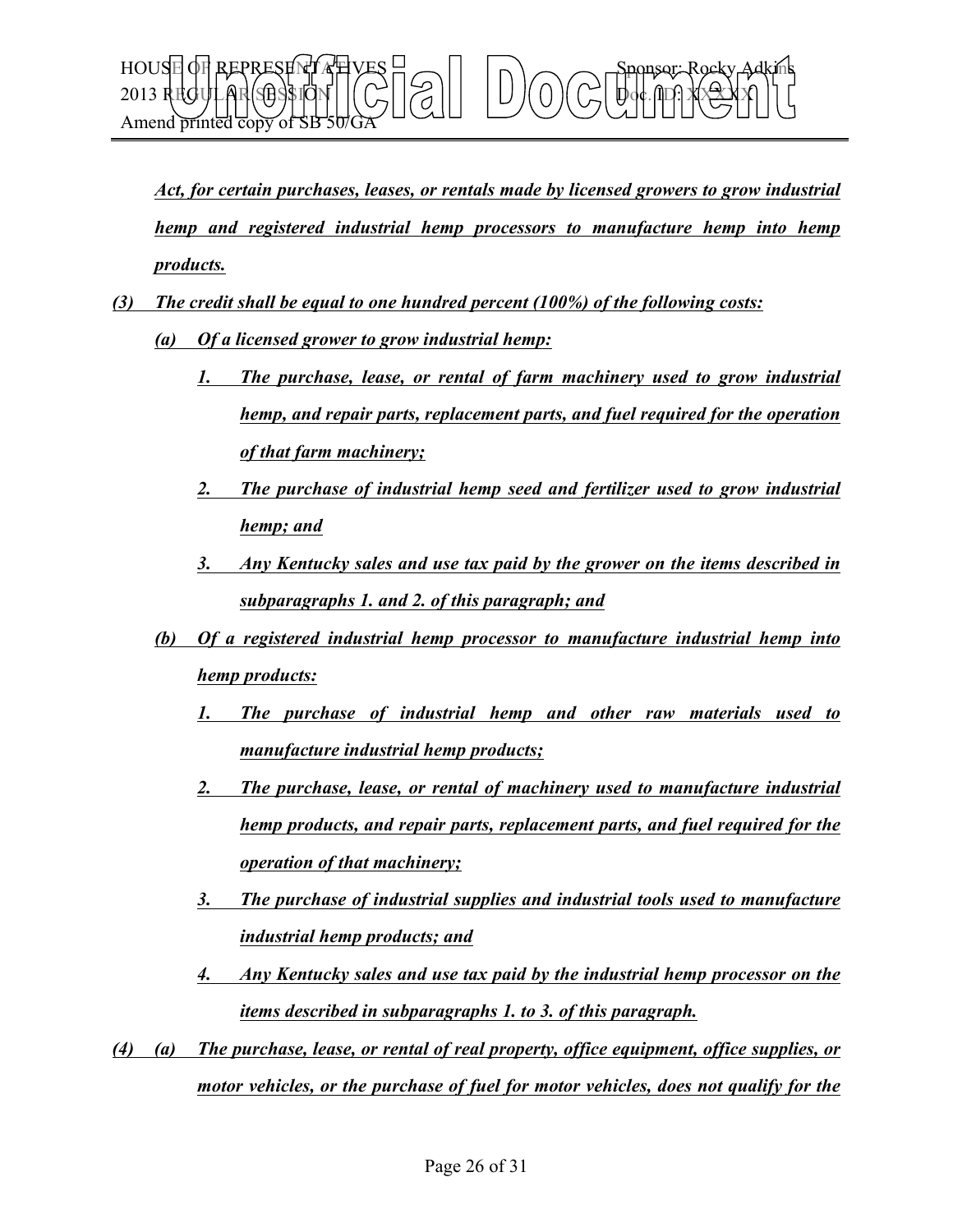

*credits provided for in this section.*

- *(b) The credit created by this section shall not be allowed to an industrial hemp processor who does not manufacture industrial hemp into hemp products.*
- *(5) The tax credit provided under this section shall apply in the tax year in which the purchase, lease, or rental occurs. If the credit cannot be taken in full in the year in which the purchase, lease, or rental occurs, the tax credit may be carried forward for a period not to exceed five (5) years.*
- *(6) The department may request copies of the taxpayer's industrial hemp grower's license or industrial hemp processer's registration, invoices, purchase receipts, lease or rental agreements, and any other information that the department determines necessary to verify the cost of the item, the item's use in the growing or processing of industrial hemp, and the amount of credits to be taken.*
- *(7) On or before October 1, 2014, and on or before every October 1 thereafter, the department shall report to the commission the total number and gross amount of each type of tax credit claimed, and the total amount of tax credits carried forward on returns processed during the fiscal year ending prior to the October reporting date.*

Section 16. KRS 141.0205 is amended to read as follows:

If a taxpayer is entitled to more than one (1) of the tax credits allowed against the tax imposed by KRS 141.020, 141.040, and 141.0401, the priority of application and use of the credits shall be determined as follows:

- (1) The nonrefundable business incentive credits against the tax imposed by KRS 141.020 shall be taken in the following order:
	- (a) 1. For taxable years beginning after December 31, 2004, and before January 1, 2007, the corporation income tax credit permitted by KRS  $141.420(3)(a)$ ;
		- 2. For taxable years beginning after December 31, 2006, the limited liability entity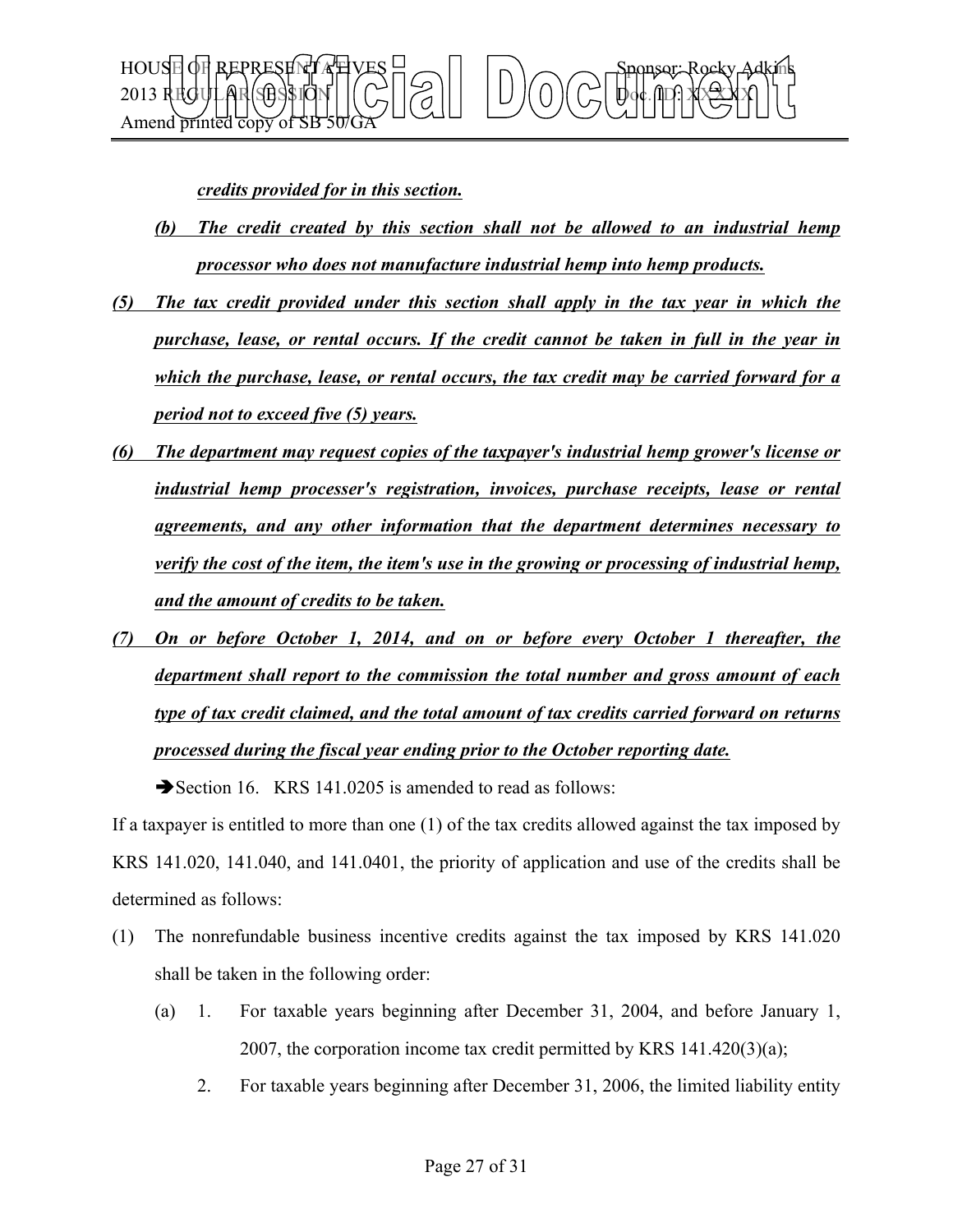

tax credit permitted by KRS 141.0401;

- (b) The economic development credits computed under KRS 141.347, 141.381, 141.384, 141.400, 141.401, 141.402, 141.403, 141.407, 141.415, 154.12-2088, and 154.27- 080;
- (c) *The qualified farming operation credit permitted by KRS 141.412;*
- *(d)* The certified rehabilitation credit permitted by KRS 171.397(1)(a);
- *(e)*[(d)] The health insurance credit permitted by KRS 141.062;
- $(f)[(e)]$  The tax paid to other states credit permitted by KRS 141.070;
- $(g)$ <sup>[(f)</sup>] The credit for hiring the unemployed permitted by KRS 141.065;
- *(h)*[(g)] The recycling or composting equipment credit permitted by KRS 141.390;
- *(i)*[(h)] The tax credit for cash contributions in investment funds permitted by KRS 154.20-263 in effect prior to July 15, 2002, and the credit permitted by KRS 154.20- 258;
- $(j)$  $\{i\}$  The coal incentive credit permitted under KRS 141.0405;
- $(k)$ <sup>[(i)]</sup> The research facilities credit permitted under KRS 141.395;
- *(l)*[(k)] The employer GED incentive credit permitted under KRS 151B.127;
- *(m)*[(l)] The voluntary environmental remediation credit permitted by KRS 141.418;
- *(n)*[(m)] The biodiesel and renewable diesel credit permitted by KRS 141.423;
- *(o)*[(n)] The environmental stewardship credit permitted by KRS 154.48-025;
- $(p)$  $[$ ( $\Theta$ ) $]$  The clean coal incentive credit permitted by KRS 141.428;
- *(q)*[(p)] The ethanol credit permitted by KRS 141.4242;
- *(r)*[(q)] The cellulosic ethanol credit permitted by KRS 141.4244;
- $(s)$  $\{f(r)\}$  The energy efficiency credits permitted by KRS 141.436;
- *(t)*[(s)] The railroad maintenance and improvement credit permitted by KRS 141.385;
- $(u)$ [(t)] The Endow Kentucky<del>[tax]</del> credit permitted by KRS 141.438;<del>[and]</del>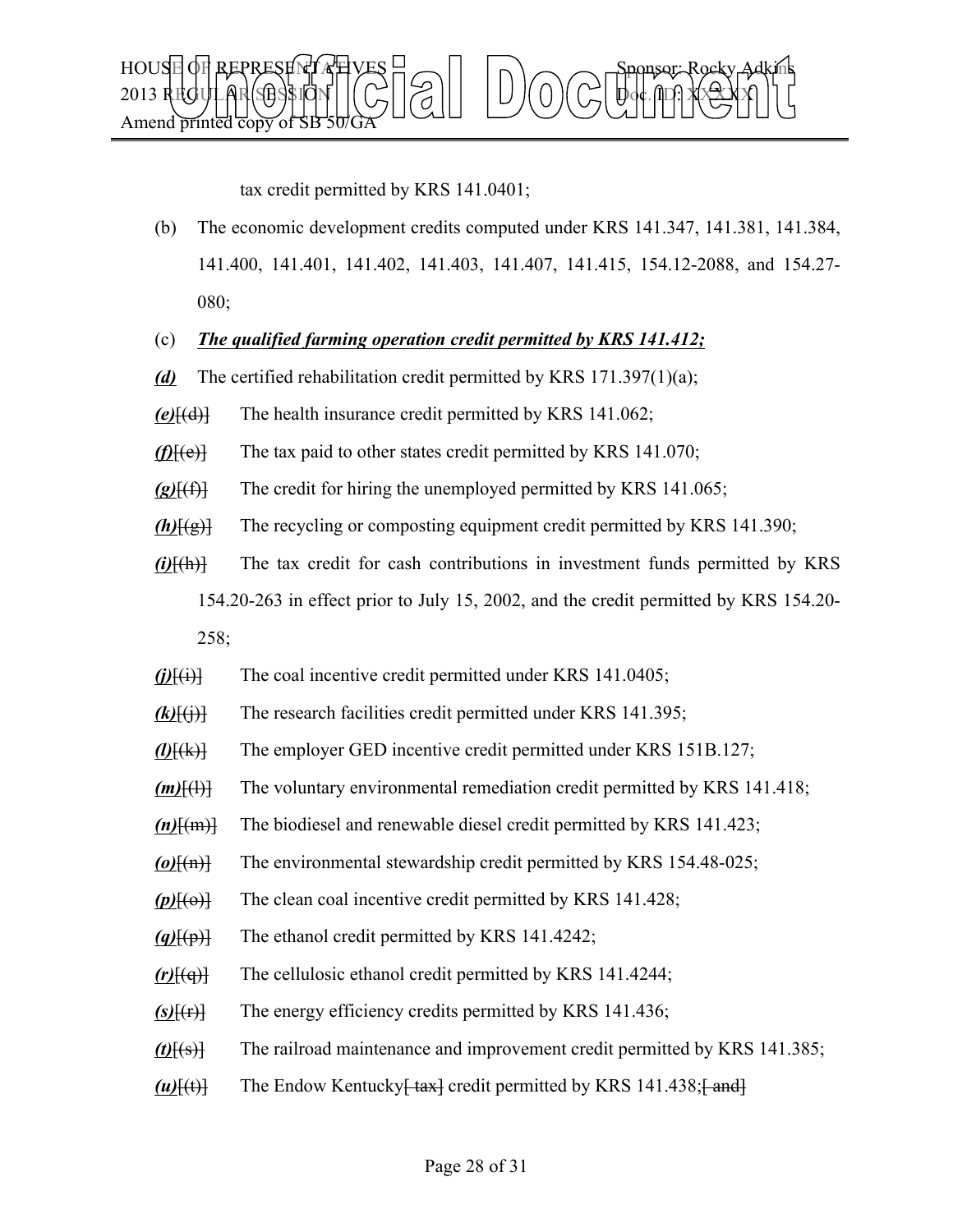

 $(v)$  $\{u\}$  The New Markets Development Program $\{+{ax}\}$  credit permitted by KRS 141.434*; and*

#### *(w) The industrial hemp credit permitted by Section 15 of this Act*.

- (2) After the application of the nonrefundable credits in subsection (1) of this section, the nonrefundable personal tax credits against the tax imposed by KRS 141.020 shall be taken in the following order:
	- (a) The individual credits permitted by KRS 141.020(3);
	- (b) The credit permitted by KRS 141.066;
	- (c) The tuition credit permitted by KRS 141.069;
	- (d) The household and dependent care credit permitted by KRS 141.067; and
	- (e) The new home credit permitted by KRS 141.388.
- (3) After the application of the nonrefundable credits provided for in subsection (2) of this section, the refundable credits against the tax imposed by KRS 141.020 shall be taken in the following order:
	- (a) The individual withholding tax credit permitted by KRS 141.350;
	- (b) The individual estimated tax payment credit permitted by KRS 141.305;
	- (c) For taxable years beginning after December 31, 2004, and before January 1, 2007, the corporation income tax credit permitted by KRS 141.420(3)(c);
	- (d) The certified rehabilitation credit permitted by KRS *171.397(1)(b)*[141.382(1)(b)]; and
	- (e) The film industry tax credit allowed by KRS 141.383.
- (4) The nonrefundable credit permitted by KRS 141.0401 shall be applied against the tax imposed by KRS 141.040.
- (5) The following nonrefundable credits shall be applied against the sum of the tax imposed by KRS 141.040 after subtracting the credit provided for in subsection (4) of this section, and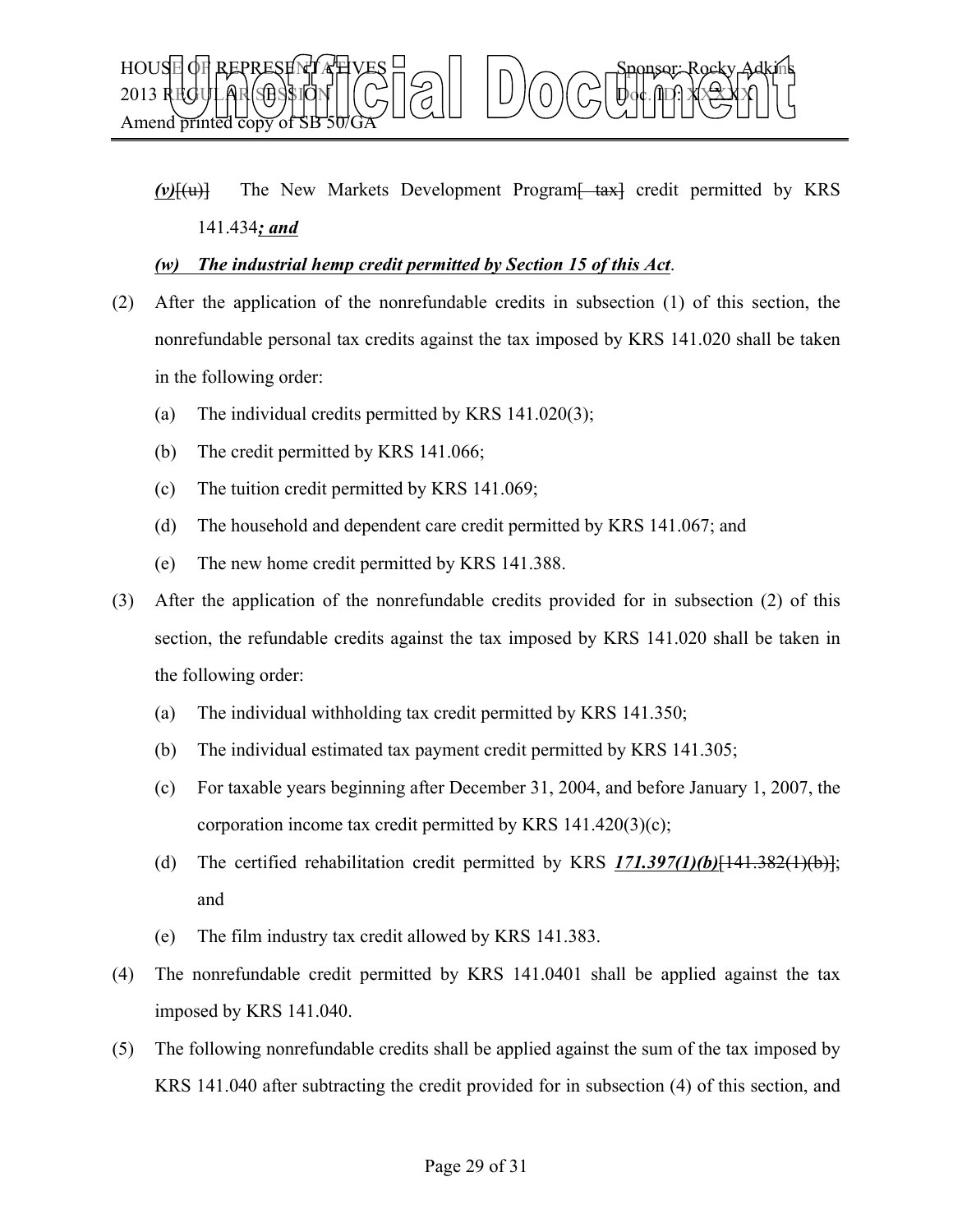

the tax imposed by KRS 141.0401 in the following order:

- (a) The economic development credits computed under KRS 141.347, 141.381, 141.384, 141.400, 141.401, 141.402, 141.403, 141.407, 141.415, 154.12-2088, and 154.27- 080;
- (b) *The qualified farming operation credit permitted by KRS 141.412;*
- *(c)* The certified rehabilitation credit permitted by KRS 171.397(1)(a);
- *(d)*[(e)] The health insurance credit permitted by KRS 141.062;
- *(e)*[(d)] The unemployment credit permitted by KRS 141.065;
- *(f)*[(e)] The recycling or composting equipment credit permitted by KRS 141.390;
- *(g)*[(f)] The coal conversion credit permitted by KRS 141.041;
- *(h)*[(g)] The enterprise zone credit permitted by KRS 154.45-090, for taxable periods ending prior to January 1, 2008;
- *(i)*[(h)] The tax credit for cash contributions to investment funds permitted by KRS 154.20-263 in effect prior to July 15, 2002, and the credit permitted by KRS 154.20- 258;
- $(j)$  $\{i\}$  The coal incentive credit permitted under KRS 141.0405;
- $(k)$ <sup>[(i)]</sup> The research facilities credit permitted under KRS 141.395;
- *(l)*[(k)] The employer GED incentive credit permitted under KRS 151B.127;
- *(m)*[(l)] The voluntary environmental remediation credit permitted by KRS 141.418;
- *(n)*[(m)] The biodiesel and renewable diesel credit permitted by KRS 141.423;
- *(o)*[(n)] The environmental stewardship credit permitted by KRS 154.48-025;
- *(p)*[(o)] The clean coal incentive credit permitted by KRS 141.428;
- *(q)*[(p)] The ethanol credit permitted by KRS 141.4242;
- *(r)*[(q)] The cellulosic ethanol credit permitted by KRS 141.4244;
- *(s)*[(r)] The energy efficiency credits permitted by KRS 141.436;